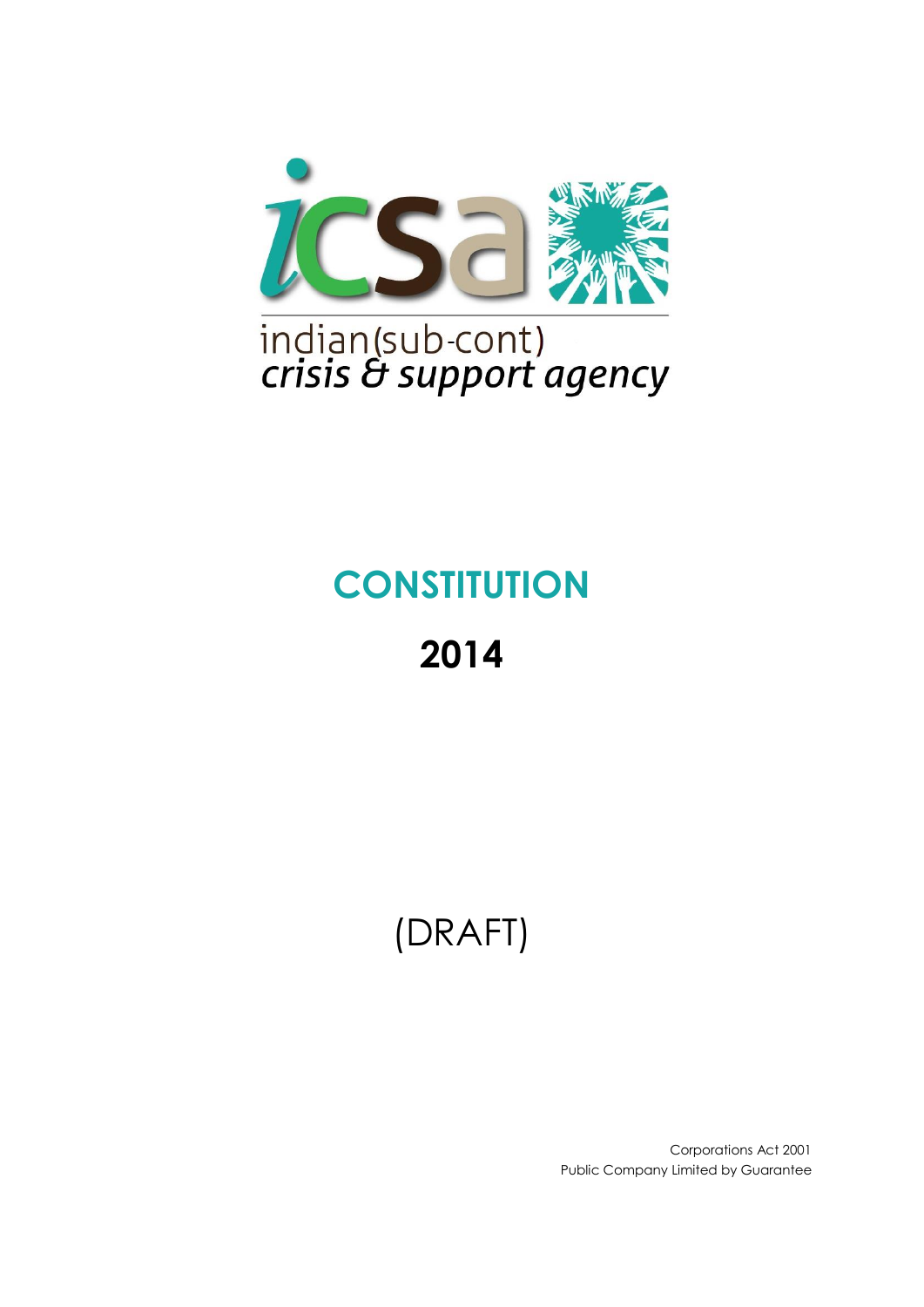# <span id="page-1-0"></span>Contents

| 1.  |  |
|-----|--|
| 2.  |  |
| 3.  |  |
| 4.  |  |
| 5.  |  |
| 6.  |  |
| 7.  |  |
| 8.  |  |
| 9.  |  |
| 10. |  |
| 11. |  |
| 12. |  |
| 13. |  |
|     |  |
| 14. |  |
|     |  |
| 15. |  |
| 16. |  |
| 17. |  |
| 18. |  |
| 19. |  |
| 20. |  |
| 21. |  |
| 22. |  |
|     |  |
| 23. |  |
| 24. |  |
| 25. |  |
| 26. |  |
| 27. |  |
| 28. |  |
| 29. |  |
| 30. |  |
| 31. |  |
| 32. |  |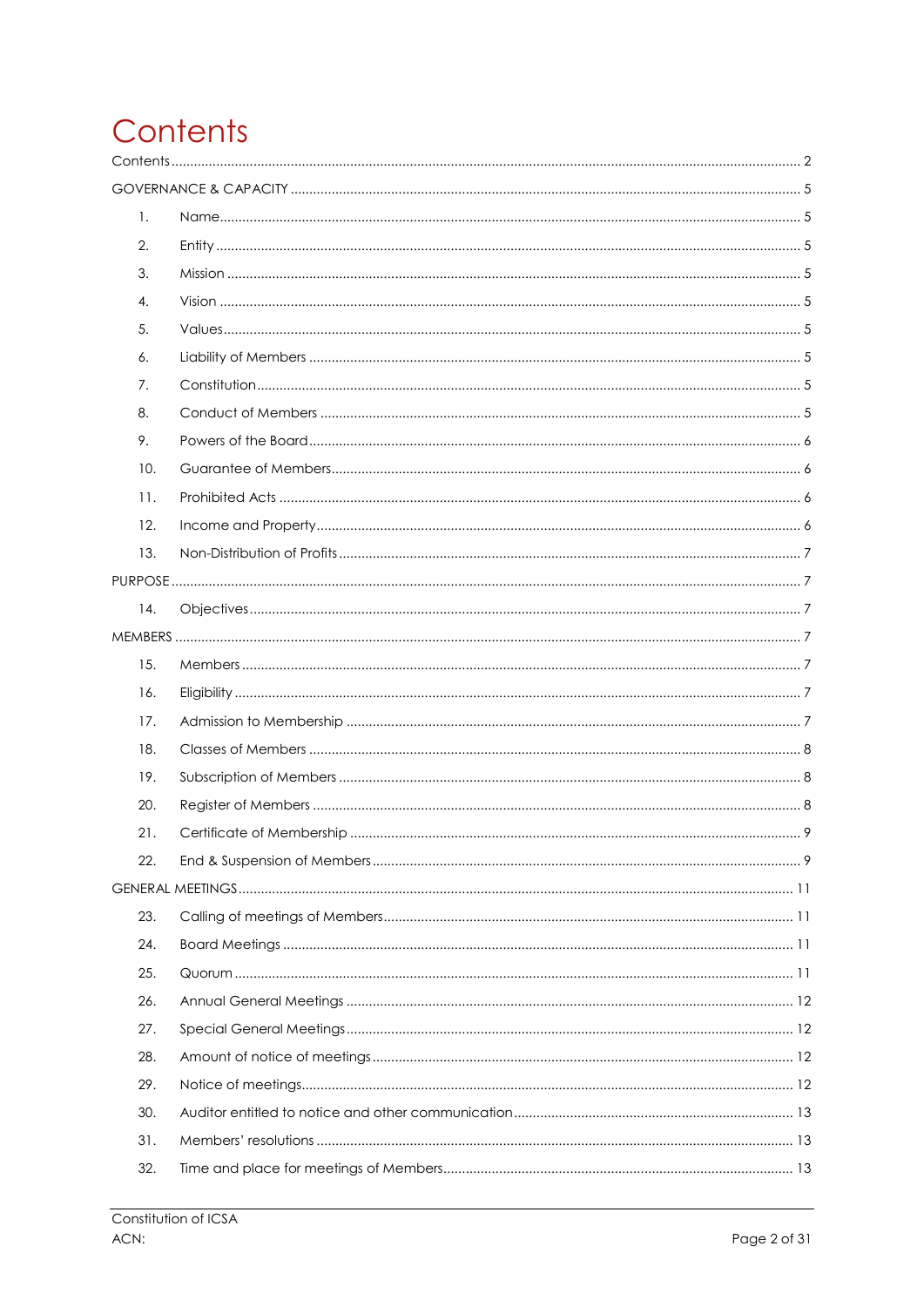| 33. |  |
|-----|--|
| 34. |  |
| 35. |  |
| 36. |  |
| 37. |  |
| 38. |  |
| 39. |  |
|     |  |
| 40. |  |
| 41. |  |
| 42. |  |
| 43. |  |
| 44. |  |
| 45. |  |
| 46. |  |
| 47. |  |
| 48. |  |
| 49. |  |
| 50. |  |
| 51. |  |
| 52. |  |
| 53. |  |
| 54. |  |
| 55. |  |
| 56. |  |
| 57. |  |
| 58. |  |
| 59. |  |
| 60. |  |
| 61. |  |
| 62. |  |
|     |  |
| 63. |  |
| 64. |  |
| 65. |  |
|     |  |
| 66. |  |
|     |  |
| 67. |  |
|     |  |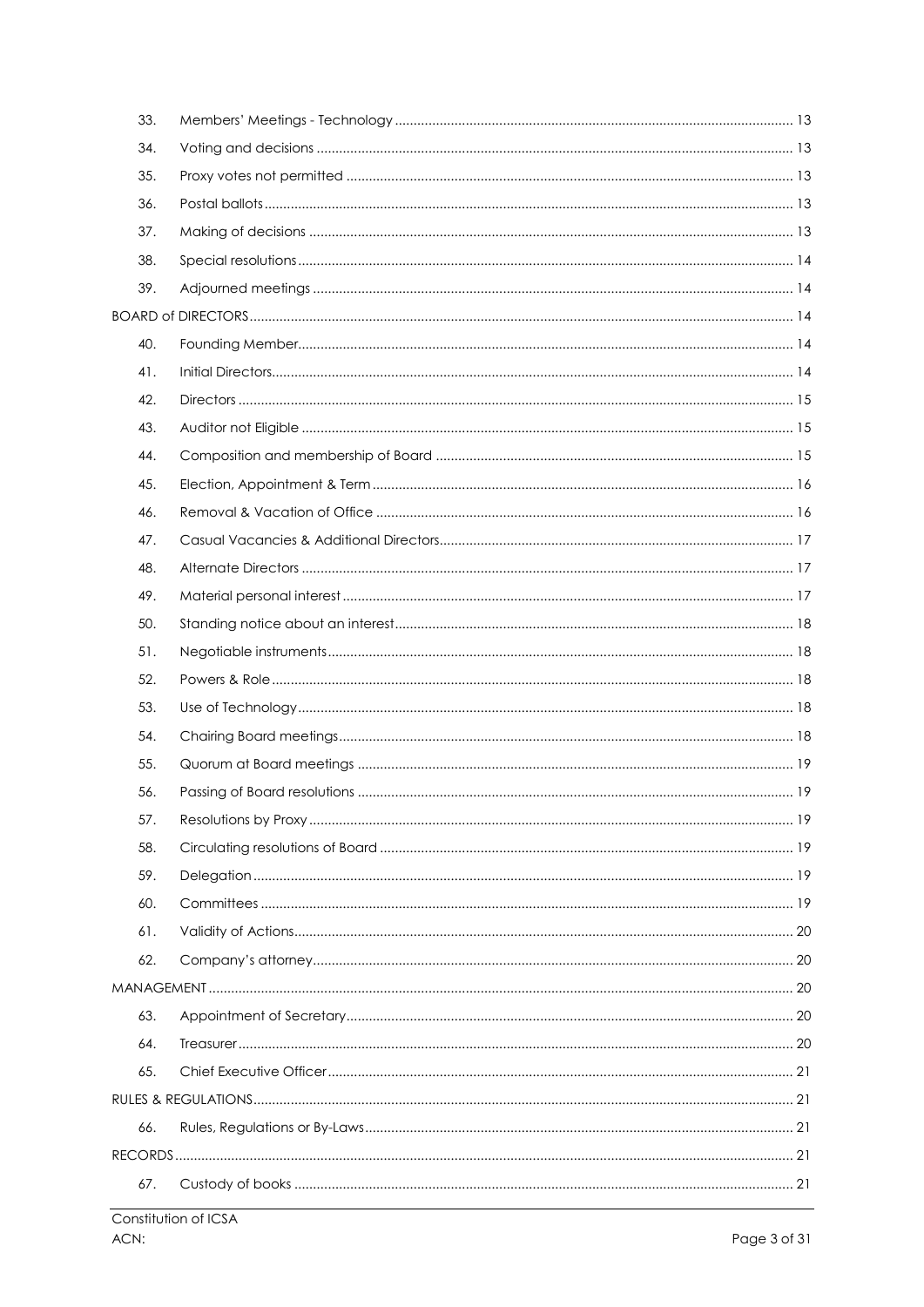| 68. |  |
|-----|--|
| 69. |  |
| 70. |  |
| 71. |  |
|     |  |
| 72. |  |
| 73. |  |
| 74. |  |
| 75. |  |
| 76. |  |
|     |  |
| 77. |  |
| 78. |  |
| 79. |  |
|     |  |
| 80. |  |
|     |  |
| 81. |  |
| 82. |  |
| 83. |  |
|     |  |
| 84. |  |
| 85. |  |
| 86. |  |
| 87. |  |
| 88. |  |
| 89. |  |
|     |  |
| 90. |  |
| 91. |  |
| 92. |  |
| 93. |  |
| 94. |  |
| 95. |  |
| 96. |  |
|     |  |
| 97. |  |
| 98. |  |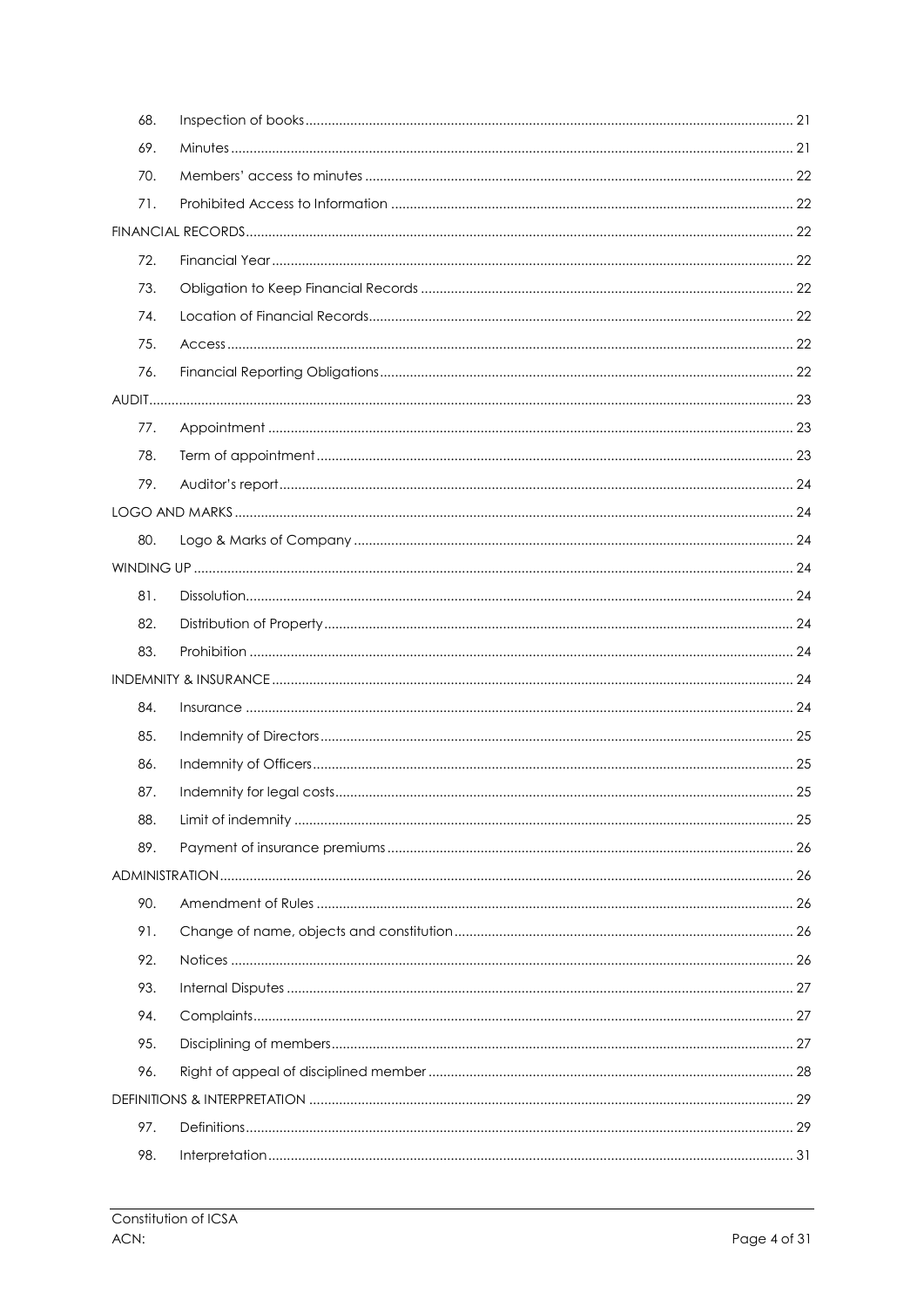# <span id="page-4-0"></span>GOVERNANCE & CAPACITY

#### <span id="page-4-1"></span>1. Name

1.1 The name of the Company is the INDIAN (SUB-CONTINENT) CRISIS & SUPPORT AGENCY hereunder referred to as "The Company".

#### <span id="page-4-2"></span>2. Entity

2.1 The Company is a public company limited by guarantee and a not-for-profit social enterprise. Ownership is through a fully paid up shareholding guarantee.

#### <span id="page-4-3"></span>3. Mission

3.1 A Company owned by the community run by the community working co-operatively for the benefit of the target community's establishment and growth in Australia.

#### <span id="page-4-4"></span>4. Vision

4.1 A non-religious, a-political unaffiliated entity to provide services to all, with respect and without discrimination regardless of gender, age, race, religion, personal orientation or social standing.

4.2 The Company to serve the specific needs of the community from the Indian Sub-Continent Region, with a caveat of never turning away anyone in genuine need regardless of their background.

4.3 A community organisation in which all exercise equal rights, choose their own destiny and have a safe environment for themselves and their family.

#### <span id="page-4-5"></span>5. Values

5.1 The Agency [Company] is to be representative of, believe in and promote:

- Mutual respect, irrespective of differences
- Non-judgmental service delivery
- Collaboration and Alliances
- Embrace multiple cultures
- Integration into Australian Way-of-Life and Culture

#### <span id="page-4-6"></span>6. Liability of Members

6.1 The liability of Shareholders and members is limited.

#### <span id="page-4-7"></span>7. Constitution

7.1 This is the Company's Constitution and describes how the Company is to be managed.

7.2 The Company may modify or repeal the Constitution or any provision of it by Special Resolution from time to time and such modification, repeal or adoption takes effect on the date on which the resolution is passed or, if the resolution specifies a date which is later than the date on which the resolution is passed, on that date.

#### <span id="page-4-8"></span>8. Conduct of Members

8.1 Members shall conduct themselves in accordance with

- a) this Constitution;
- b) any rules, regulations or by-laws prescribed by the Board and
- c) ICSA Code of Ethics and Conduct

As amended from time to time.

8.2 Members shall indicate their membership of the Company only in such form or manner and subject to any conditions, rules or regulations prescribed by the Board.

8.3 Each Member shall notify the Secretary of any change in the circumstances of the Member which may affect the Member's continued entitlement to membership or any class of membership.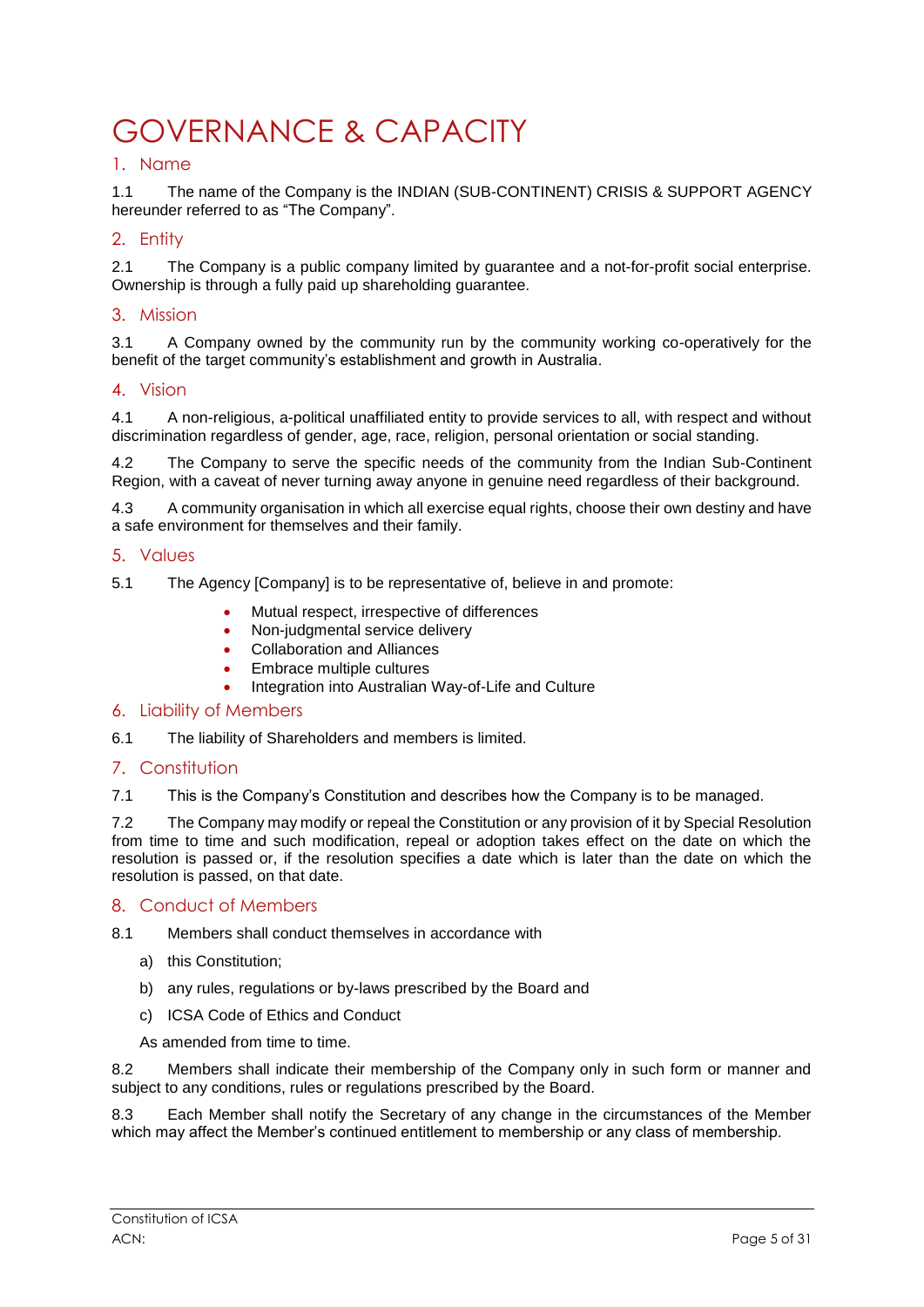#### <span id="page-5-0"></span>9. Powers of the Board

9.1 Subject to the Act and to any provision of this Constitution, the business of the Company is to be under the direction of the Board.

9.2 The Board may exercise all of the powers of the Company except any powers that the Act or this Constitution requires the Company to exercise in general meeting:

- a) Control and manage the affairs of the Company, and
- b) Have the power to perform all such acts and do all such things as appear to the Board to be necessary or desirable for the proper management of the affairs of The Company.

#### <span id="page-5-1"></span>10. Guarantee of Members

10.1 Every Member undertakes to contribute a guarantee to the value of one thousand dollars (\$1000.00) to the Company for a shareholding that holds voting rights.

10.2 In the event the Company is wound up while the Member is a Member or within one year after the Member ceases to be a Member the Member is liable for payment of the debts and liabilities of the Company, the costs, charges and expenses of any winding up to the value of the guarantee.

#### <span id="page-5-2"></span>11. Prohibited Acts

11.1 The Company does not have the power to:

- a) issue shares of any kind; or
- b) pay, transfer, apply, directly or indirectly, any portion of the income and property of the Company, by way of dividend, bonus or otherwise howsoever by way of profit, to or for the benefit of a Member.
- 11.2 The Company must not be operated for the purpose of the profit or gain of any Member.

11.3 Nothing in this Constitution authorises the Company to an act that is prohibited by law of a State or a Territory of Australia or gives the Company a right that the law of a State or Territory of Australia denies to the Company.

#### <span id="page-5-3"></span>12. Income and Property

12.1 The income and property of the Company shall be applied solely towards the promotion of the purpose of the Company as described in clause 14 and shall not be applied in any manner which is prohibited by this Constitution.

12.2 The income and property of the Company, however derived, shall, subject to any obligations under charitable trust law or any other statutory requirements, be used and applied solely in the promotion of its objects and in the exercise of powers conferred upon it by the rules.

12.3 Subject to the Act, the Directors may be paid the remuneration that the Company determines by resolution approved at a General Meeting from time to time.

12.4 Nothing in this clause 12 or this Constitution prevents the Company from paying for:

- a) out of pocket expenses reasonably incurred by a Director in the performance of any duty as Director where the amount payable does not exceed an amount approved by the Board; and
- b) any service rendered by a Director to the Company in a professional or technical capacity where the amount payable is approved by the Board and is not more that an amount which commercially would be reasonable payment for the service;
- c) goods supplied to the Company by a Member in the ordinary and usual course of business;
- d) interest (at a rate not exceeding the lowest rate paid for the time being by the Company's bankers) on term deposits on money borrowed from any Member; or
- e) reasonable and proper rent for premises licensed or leased by any Member.
- f) interest (provided it is based on the prevailing rate of interest charged by banks, building societies or credit unions for unsecured loans) to any such member in respect of moneys advanced by that member to the Company, or otherwise owing by the Company to the member; or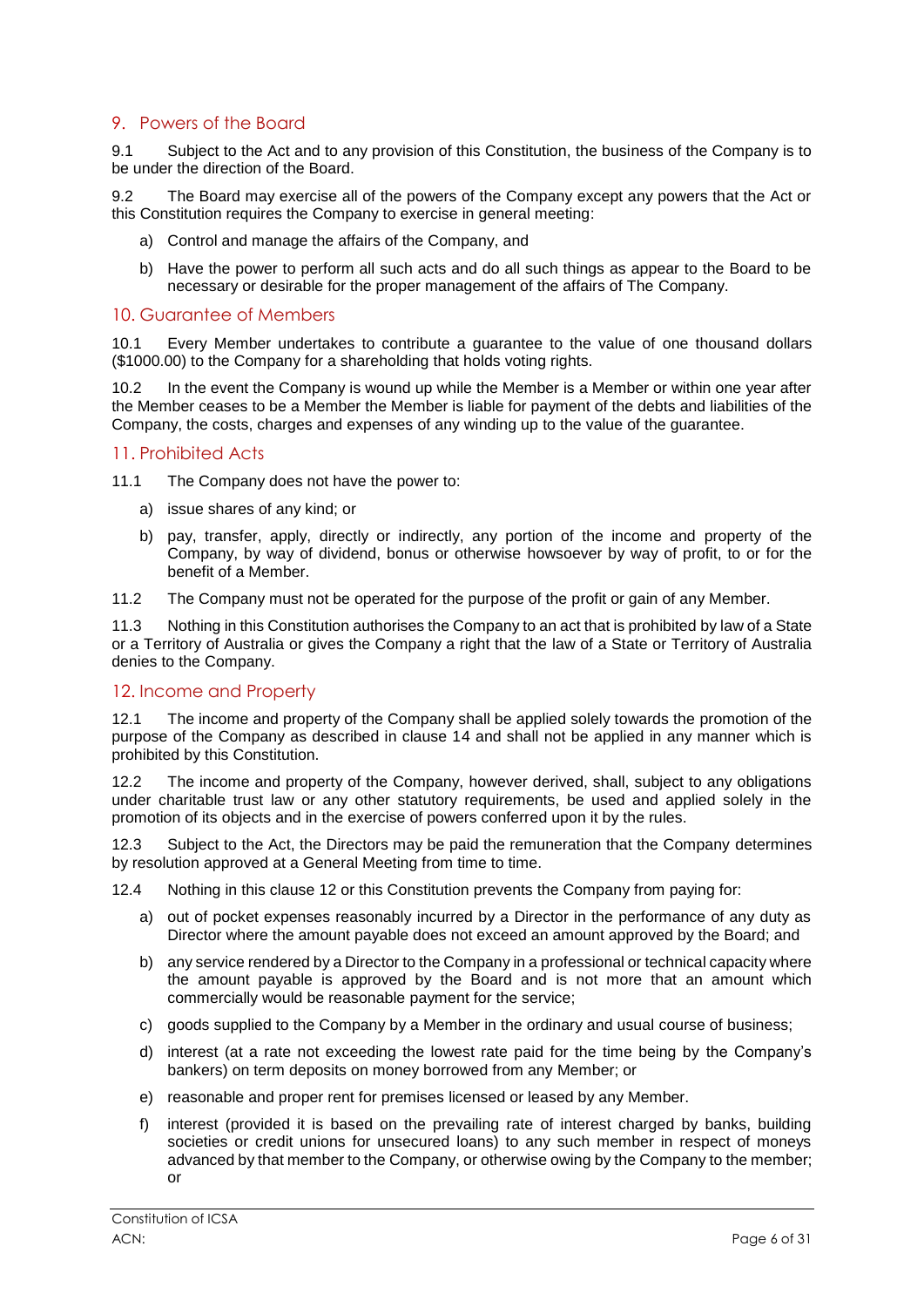g) any remuneration to any officers or servants of the Company or other person in return for any services genuinely rendered to the Company.

#### <span id="page-6-0"></span>13. Non-Distribution of Profits

13.5 No portion of the income and property of the Company shall be distributed, paid or transferred directly or indirectly by way of dividend, bonus or otherwise by way of profit to or amongst the shareholders or members of the Company.

### <span id="page-6-1"></span>PURPOSE

#### <span id="page-6-2"></span>14. Objectives

- i. To provide safe, confidential and reliable access to community services serving the communities of the Indian Sub-Continent.
- ii. To strengthen the role of local services in serving the target communities.
- iii. To ensure that as a community we are participating in the development of sound policies and opportunities.
- iv. To facilitate the integration of projects that support opportunities which meet community needs.
- v. To improve the quality and access to human services infrastructure for the target communities.
- vi. To improve the quality and efficiency of local services delivery to the target communities.
- vii. To ensure the Company develops as a highly credible and cost-effective organisation that is responsive to changing needs.

### <span id="page-6-3"></span>**MEMBERS**

#### <span id="page-6-4"></span>15. Members

- 15.1 There must be at least one member.
- 15.2 Subject to Clause 15 an individual, corporation or association may be a member.

15.3 The rights and privileges of every Member are personal to that Member and may not be transferred by any act of that Member or by operation of law.

#### <span id="page-6-5"></span>16. Eligibility

- 16.1 A person is eligible to be a member shareholder of the Company if:
	- a) the person is a natural person, and
	- b) the person has been nominated and approved for membership of The Company by shareholding in accordance with Schedule 1 – Nomination for Membership.
- 16.2 A corporation or organisation is eligible to be a shareholder of the Company if they are:
	- a) a properly registered corporation and is solvent.
	- b) a properly registered association with current financial statements, good governance and valid membership register in accordance with the Associated Incorporations Act 2009.
- 16.3 A shareholding membership is entitled to one single vote.

#### <span id="page-6-6"></span>17. Admission to Membership

17.1 The Board may admit any person or corporation as a Member on terms and conditions in this Constitution and as prescribed by the Board in rules and regulations from time to time.

17.2 Each Member shall execute an undertaking to be bound by this Constitution.

17.3 Each person or corporation that is admitted as a Member shall have his or her or its name and other particulars determined by the Board entered on the Register of Members.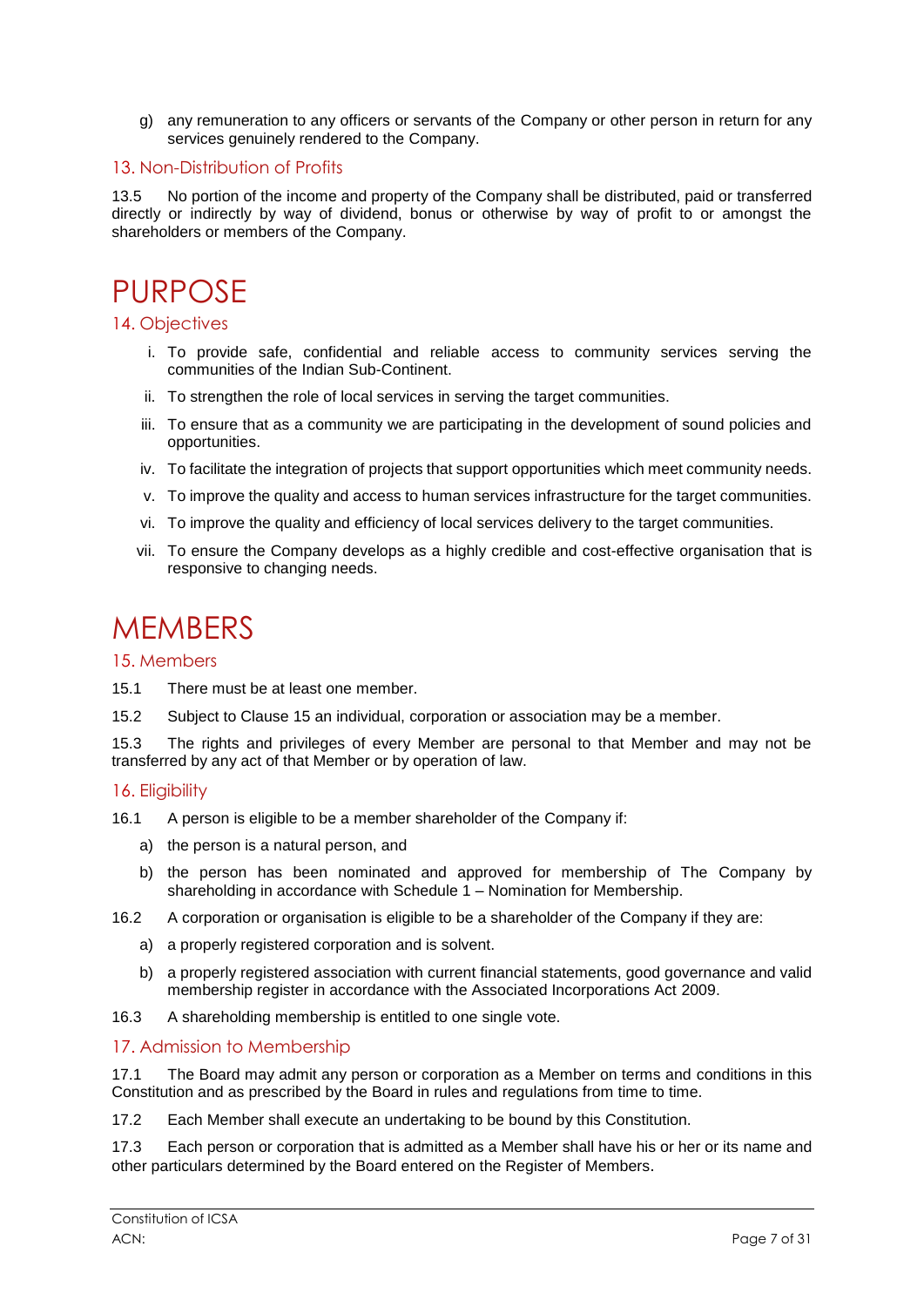17.4 Members shown in the Members' Register as at the date of adoption of this Constitution (the "Initial Members") shall remain Members of the Company; and

17.5 Nothing in this Constitution affects the validity of such a Member's membership or the duration and terms of such membership as shown in the Members' Register as at the date of adoption of this Constitution.

- 17.6 A person is eligible and accepted as a shareholder of the Company if:
	- (i) approved by the Board
	- (ii) is a fully paid up shareholder.
- 17.7 Membership nominations applications are through Schedule 1 to this constitution.

#### <span id="page-7-0"></span>18. Classes of Members

18.1 The Directors may, from time to time, determine:

- a) the various classes of Membership of the Company;
- b) any restriction in the number of Members or the number of Members within each class;
- c) the qualifications for admission to each class; and
- d) the rights attached to being a Member in each class including for example voting rights.

18.2 Subject to the Act and the terms of a particular class of Membership, the Company may:

- a) vary or cancel rights attached to being a Member of that class; or
- b) convert a Member from one class to another, by:
	- (i) Special Resolution of the Company; and
	- (ii) Special Resolution passed at a meeting of the Members included in that class; or
	- (iii) by the written consent of Members who are entitled to at least 75% of the votes that may be cast in respect of membership of that class.

#### <span id="page-7-1"></span>19. Subscription of Members

- 19.1 Members with shareholding (Shareholders) only shall have voting rights, unless:
	- (i) The Board has established a class of members with voting rights attached to that class, the rights to vote will be limited to matters within that class as set by the rules.
	- (ii) A working group or committee is established with specific voting rights, those groups will have the right to vote in accordance with rules attached to that group.

19.2 Members shall pay such Subscriptions as determined by the Board from time to time.

19.3 Subject to clause 19.4, the amount of any Subscription shall be fixed by the Board and shall be payable by Members at such times and in such manner as determined by the Board from time to time.

- 19.4 The Board may in its discretion:
	- a) determine that no Subscription is payable by a Member or Members (in whole or in part) for any given year; and
	- b) extend the time for payment of Subscriptions by any Member or class of Members.

19.5 No part of any payment for guarantee or subscription fee shall be refunded to a Member who ceases to be a Member.

#### <span id="page-7-2"></span>20. Register of Members

20.1 The Secretary shall keep a Register of Members, which shall contain the name of each Member, the date on which the Member's name was entered on the Register of Members, the date of expiry in accordance with the provisions of the Constitution of such membership and such other particulars as the Board from time to time may determine.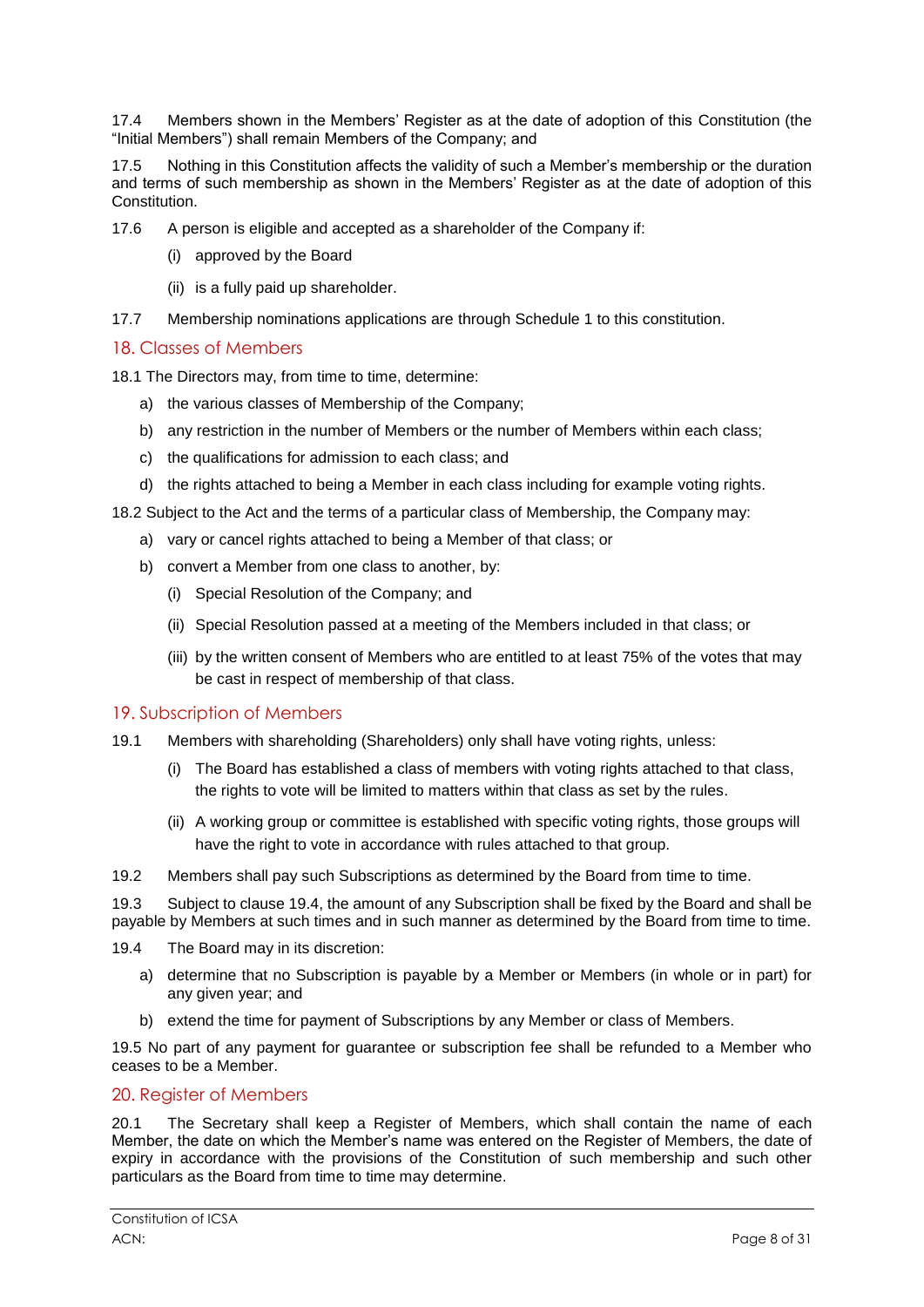20.2 Each Member shall notify the Secretary of the details of an address in Australia where the Company can send notices and keep the Secretary notified of any change in such address from time to time.

20.3 If a Member fails to provide an address in accordance with clause 20.2 and holds a Director position, clause 47.3 (e) applies as well as for ordinary members, after two reminders the membership will be deemed to have lapsed unless the Board determines otherwise.

20.4 The public officer of the Company must establish and maintain a register of members of The Company specifying the name and postal or residential address of each person who is a shareholder of The Company together with the date on which the person became a shareholder.

20.5 The register of shareholders must be kept in New South Wales:

- a) at the main premises of the Company, or
- b) if the Company has no premises, at the Company's official address.

20.6 The register of shareholders must be open for inspection, free of charge, by any shareholder of the Company at any reasonable hour.

20.7 A shareholder of the Company may obtain a copy of any part of the register on payment of a fee of not more than \$2 for each page copied.

20.8 If a shareholder requests that any information contained on the register about the shareholder (other than the shareholder's name) not be available for inspection that information must not be made available for inspection.

20.9 A shareholder must not use information about a person obtained from the register to contact or send material to the person, other than for:

- a) the purposes of sending the person a newsletter, a notice in respect of a meeting or other event relating to the Company or other material relating to the Company, or
- b) any other purpose necessary to comply with a requirement of the Act or the Regulation.

#### <span id="page-8-0"></span>21. Certificate of Membership

21.1 The Board shall issue a certificate of membership to Members in such form and upon payment of such fees as it may prescribe.

- 21.2 The certificate shall:
	- a) annotate the membership number for shareholder members
	- b) annotate the membership number and period of validity for non-shareholding subscription members

21.2 Certificates of membership remain the property of the Company and must be promptly returned to the Company if requested by the Board or if the holder of the certificate ceases to be a Member.

21.3 The Board may prescribe from time to time the manner in which certificates of membership of the Company can and cannot be used.

21.4 Without limiting clause 21.3, Members with a certificate of membership must not use the certificate to make false or misleading representations about the Company and their membership including representing that they are a Member when membership has ceased.

#### <span id="page-8-1"></span>22. End & Suspension of Members

- 22.1 A Member ceases to be a Member if they:
	- a) resign in writing;
	- b) are subject to an Insolvency Event;
	- c) die;
	- d) become of unsound mind or become liable to be dealt with in any way under a law relating to mental health;
	- e) are convicted of a criminal offence; or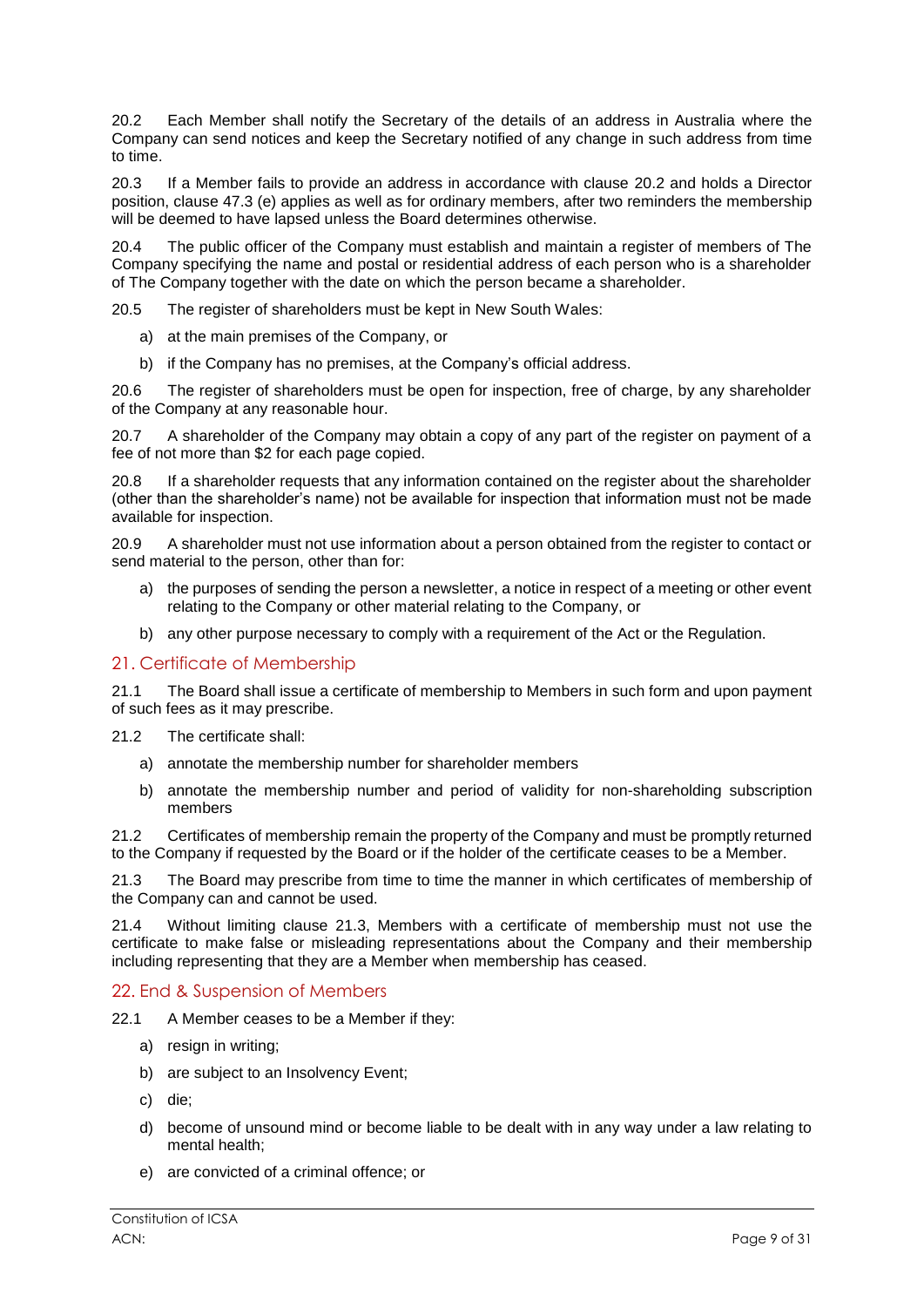f) their membership is cancelled in accordance with this clause.

22.2 If a Member is in arrears by at least two (2) Months of the due date for payment of a Subscription or owes any other Outstanding Monies to the Company and fails to pay such arrears or Outstanding Monies within one (1) Month of a notice issued by the Secretary to do so, the Board may at any time in its discretion:

- a) suspend the Member from all privileges of membership including attendance or voting at any meeting of Members, the Board or any Committee (as relevant); or
- b) cancel the Member's membership.
- 22.3 The Board may resolve to censure, fine, suspend or expel a Member if the Member:
	- a) has engaged in conduct which in the opinion of the Board:
		- (i) is unbecoming of a Member;
		- (ii) is prejudicial to or not in the best interests of the Company; or
		- (iii) brings discredit on the Company;
	- b) in the opinion of the Board, has engaged in derogatory or discriminatory conduct or harassment;
	- c) has failed to observe a proper standard of professional care, skill or competence;
	- d) in the opinion of the Board has engaged in activities or been complicit in activities which give rise to a public perception which does not meet the ethics of the Company
	- e) no longer meets the criteria for membership of the Company or class of membership of the Company;
	- f) has failed to comply with a written direction issued by the Board in accordance with the Constitution or any rules and regulations of the Company regarding good conduct or administration of the Company;
	- g) in any civil proceedings in a court or tribunal (however described) in Australia or elsewhere, has been found to have acted dishonestly; or
	- h) fails in the opinion of the Board (for any reason) to comply with this Constitution, or any rules or regulations of the Company.

22.4 Any Member whose membership has been suspended or cancelled is not entitled to enjoy any of the privileges of membership including receiving notice of, attendance and voting at, any meeting of Members.

22.5 Any Member whose membership has been suspended or cancelled continues to remain liable for:

- a) all money owing by the Member to the Company as at the date of suspension or cancellation including any Subscription; and
- b) the Guarantee.

22.6 The Board may reinstate a Member whose membership has been suspended on the satisfaction of such terms and conditions as the Board thinks fit to apply from time to time, including the payment of all money owing by the Member to the Company as at the date their membership was suspended.

22.7 Before the Board makes a resolution referred to in clause 22.3, the Board must:

- a) meet to consider the allegation being made;
- b) provide the Member against whom the allegation has been made with at least seven (7) days written notice of this meeting of the Board and details of:
	- (i) the time and place of the Board meeting;
	- (ii) what is alleged against him or her or it; and
	- (iii) the intended resolution,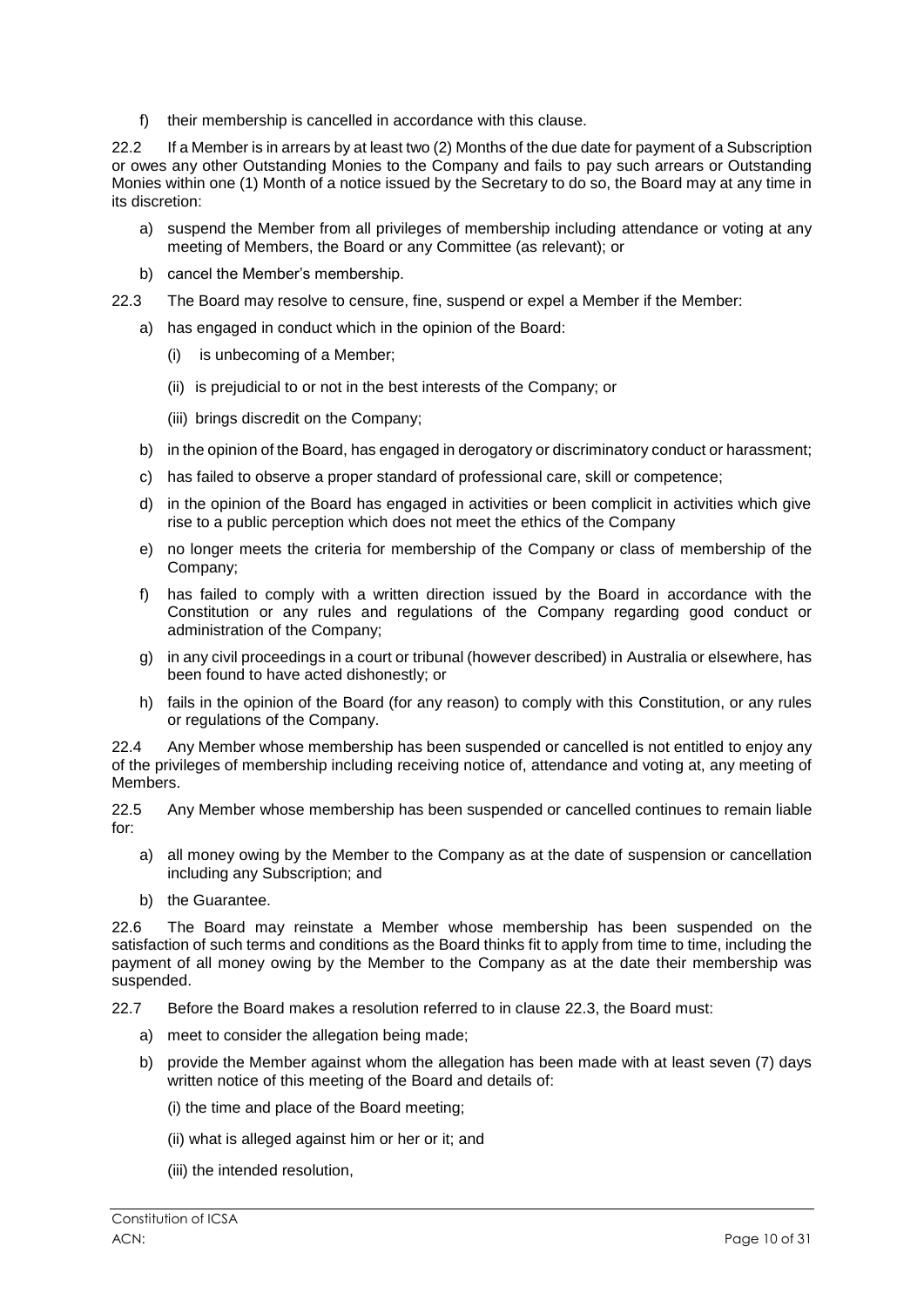and confirmation that he or she or it has the right to give such oral or written explanation or defence as he or she may think fit at the Board meeting; and

c) provide the Member with a reasonable opportunity to give such oral or written explanation or defence as the Member may reasonably think fit during the Board meeting and before the Board passes its resolution on the allegation.

22.8 Legal advisors are not permitted to attend the Board meeting referred to in clause 22.7.

22.9 Whenever any person ceases to be a Member, the Board shall direct that his or her name shall be removed from the Register of Members.

## <span id="page-10-0"></span>GENERAL MEETINGS

#### <span id="page-10-1"></span>23. Calling of meetings of Members

- 23.1 Subject to the Act and clause 22.3:
	- a) the Chairman; or
	- b) the Board;

may call a meeting of Members.

23.2 The Members may call and hold a general meeting pursuant to the provisions of the Act.

23.3 A court may order a meeting of Members to be called in accordance with the Act if it is impracticable to call the meeting in any other way.

#### <span id="page-10-2"></span>24. Board Meetings

24.1 The Board must meet at least six (6) times in each period of twelve (12) months at such place and time as the Board may determine, or as required.

24.2 Additional meetings of the Board may be convened by the Chair or by any member of the Board.

24.3 Oral or written notice of a meeting of the Board must be given by the secretary to each member of the committee at least five (5) working days hours (or such other period as may be unanimously agreed on by the members of the committee) before the time appointed for the holding of the meeting.

24.4 Notice of a meeting must specify the general nature of the business to be transacted at the meeting and no business other than that business is to be transacted at the meeting, except business which the committee members present at the meeting unanimously agree to treat as urgent business.

24.5 At a meeting of the Board:

- a) the chair or, in the chair's absence, the vice-chair is to preside, or
- b) if the chair and the vice-chair are absent or unwilling to act, such one of the remaining members of the Board as may be chosen by the members present at the meeting is to preside.

#### <span id="page-10-3"></span>25. Quorum

25.1 Any three (3) members of the Board constitute a quorum for the transaction of the business of a meeting of the Board, during the establishment phase of the first three years. From the fourth year, any five (5) members of the Board constitute a quorum for the transaction of the business of a meeting of the Board.

25.2 At Meetings of Members a quorum shall consist of 9 members in the establishment phase of the first three year, from the fourth year a minimum of 25 members, unless otherwise prescribed by the Board.

25.3 The quorum is to be present at the meeting at all times.

25.4 Should within half an hour of the time set down for a meeting to commence, a quorum be not present, then:

- a) the meeting shall be adjourned to the same time and place seven days later or
- b) to a place and to a time within one month of the date of such meeting, to be determined thereat.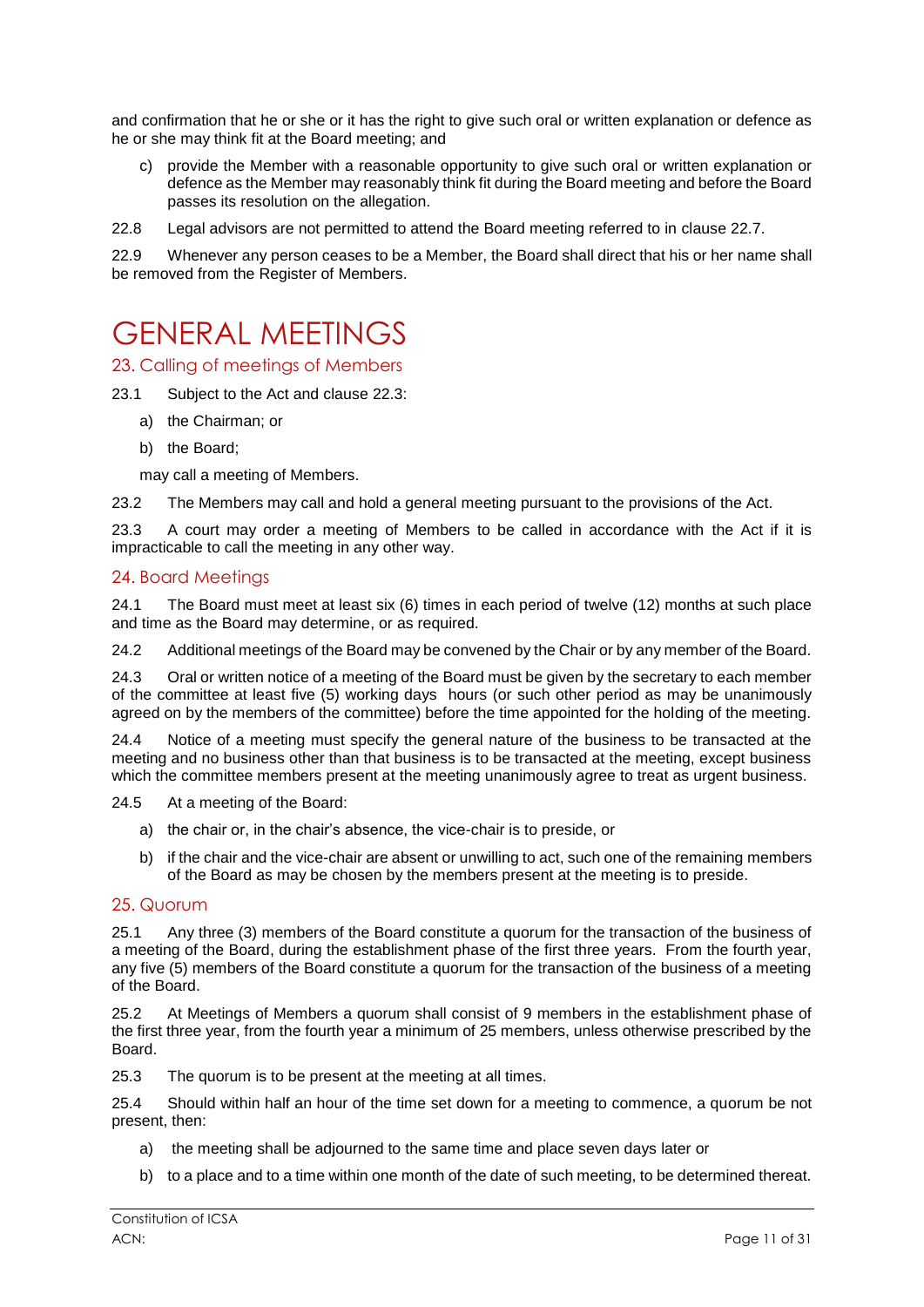25.5 If at such adjourned meeting a quorum not be present, then those members attending shall be deemed to be a quorum, provided, the number of such members is not less than three.

#### <span id="page-11-0"></span>26. Annual General Meetings

26.1 The Company must hold an annual general meeting at least once in each calendar year and within five (5) Months after the end of its Financial Year or within such other period prescribed by the Act (at a place and time determined by the Board) to:

- a) receive the financial reports, statements and accounts of the Company and reports of the Board and the Auditor for the preceding Financial Year;
- b) elect Directors as required;
- c) appoint or confirm the appointment of the Auditor;
- d) fix the Auditor's remuneration;
- e) consider any matter which may be submitted by a Member to the meeting in accordance with the Act or this Constitution; and
- f) transact any other business which the Board considers appropriate.

26.2 The Chair shall preside as Chairman at every general meeting of the Company, but if he is not present within fifteen minutes after the time appointed for the holding of the meeting or is unwilling to act then the members present shall elect one of their number to be chairman of the meeting, a simple majority sufficing.

26.3 All business transacted pursuant to clause 26.1 shall require an Ordinary Resolution to be carried. All other business shall require a Special Resolution to be carried.

26.4 The Chairman may, with the consent of any meeting at which a quorum is present (and shall if so directed by the meeting), adjourn the meeting from time to time and from place to place but no business shall be transacted at any adjourned meeting other than the business left unfinished at the meeting from which the adjournment took place. When a meeting is adjourned for thirty days or more notice of the adjourned meeting shall be given as in the case of an original meeting. Except as previously provided it shall not be necessary to give any notice of the adjourned or of the business to be transacted at an adjourned meeting.

26.5 In the case of an equality of votes, whether on a show of hands or on a poll, the chairman of the meeting at which the show of hands takes place or at which a poll is demanded shall be entitled to a second or casting vote.

#### <span id="page-11-1"></span>27. Special General Meetings

27.1 Any two members of the Board may at any time convene a Special General Meeting of the Company.

27.2 Special General Meetings shall also be convened by the Secretary upon the written request of not less than 5 per centum in number of the members of the Company and shall be held within a period of one month from the date of receipt of the request.

#### <span id="page-11-2"></span>28. Amount of notice of meetings

28.1 Subject to the Act, at least 21 days notice must be given of a meeting of Members.

#### <span id="page-11-3"></span>29. Notice of meetings

29.1 Written notice of the meeting of Members must be given individually to each Member entitled to vote at the meeting and to each Director. No other person shall be entitled to receive notices of meetings of Members.

29.2 The Company shall give notice of meeting of Members in accordance with clause 53 – use of technology.

29.3 Except for resolutions of Members in relation to removal of a Director of the Company under the Act, the Company may call:

a) an annual general meeting on shorter notice if all members entitled to attend and vote at the annual general meeting agree beforehand; and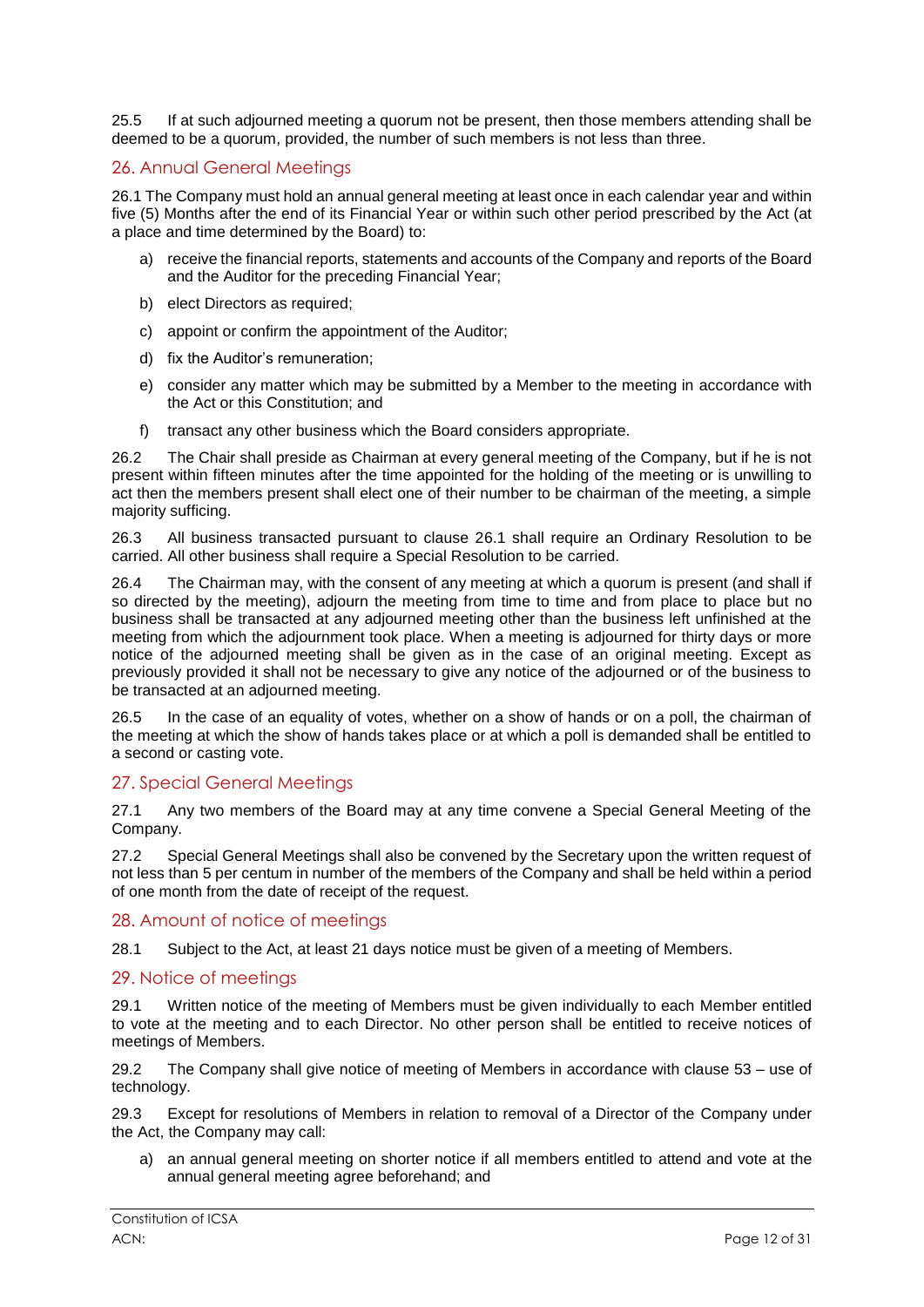- b) any other meeting of Members on shorter notice if Members with at least 95% of the votes that may be cast at the meeting agree beforehand.
- 29.4 Information included in a notice of meeting of Members shall be as prescribed by the Act.

29.5 The accidental omission to give notice of a meeting to or the non-receipt of notice of a meeting by any Member shall not invalidate the proceedings at any meeting.

#### <span id="page-12-0"></span>30. Auditor entitled to notice and other communication

The Company must give the Auditor:

- a) notice of a general meeting in the same way that a Member is entitled to receive notice; and
- b) any other communication relating to the general meeting that a Member is entitled to receive.

#### <span id="page-12-1"></span>31. Members' resolutions

The Members may propose a resolution to be moved at a general meeting only in accordance with the relevant provisions of the Act. Notice of such proposal must be given to the Secretary in accordance with the Act.

#### <span id="page-12-2"></span>32. Time and place for meetings of Members

32.1 A meeting of Members must be held at a reasonable time and place.

#### <span id="page-12-3"></span>33. Members' Meetings - Technology

33.1 The Company may hold a meeting of its Members at two or more venues using any technology that gives the Members as a whole a reasonable opportunity to participate.

#### <span id="page-12-4"></span>34. Voting and decisions

34.1 On any question arising at a meeting of the Company a member has one vote only.

33.2 In the case of an equality of votes on a question at a general meeting, the chairperson of the meeting is entitled to exercise a second or casting vote.

34.3 A member is not entitled to vote at any general meeting of the Company unless all money due and payable by the member to the Company has been paid.

34.4 A member is not entitled to vote at any general meeting of the Company if the member is under eighteen (18) years of age.

34.1 A challenge to a right to vote at a meeting of Members:

- a) may only be made at the meeting; and
- b) must be determined by the chair whose decision is final.

#### <span id="page-12-5"></span>35. Proxy votes not permitted

35.1 Proxy voting must not be undertaken at or in respect of a general meeting.

#### <span id="page-12-6"></span>36. Postal ballots

36.1 The Company may hold a postal ballot to determine any issue or proposal (other than an appeal under clause 22).

36.2 A postal ballot is to be conducted in accordance with clause 29.4.

#### <span id="page-12-7"></span>37. Making of decisions

- 37.1 A question arising at a general meeting of The Company is to be determined by either:
	- a) a show of hands, or
	- b) on the motion of the chairperson or
	- c) if five (5) or more members present at the meeting decide that the question should be determined by a poll – a poll.
	- d) if five (5) or more members present at the meeting decide that the question should be determined by a written ballot—a written ballot.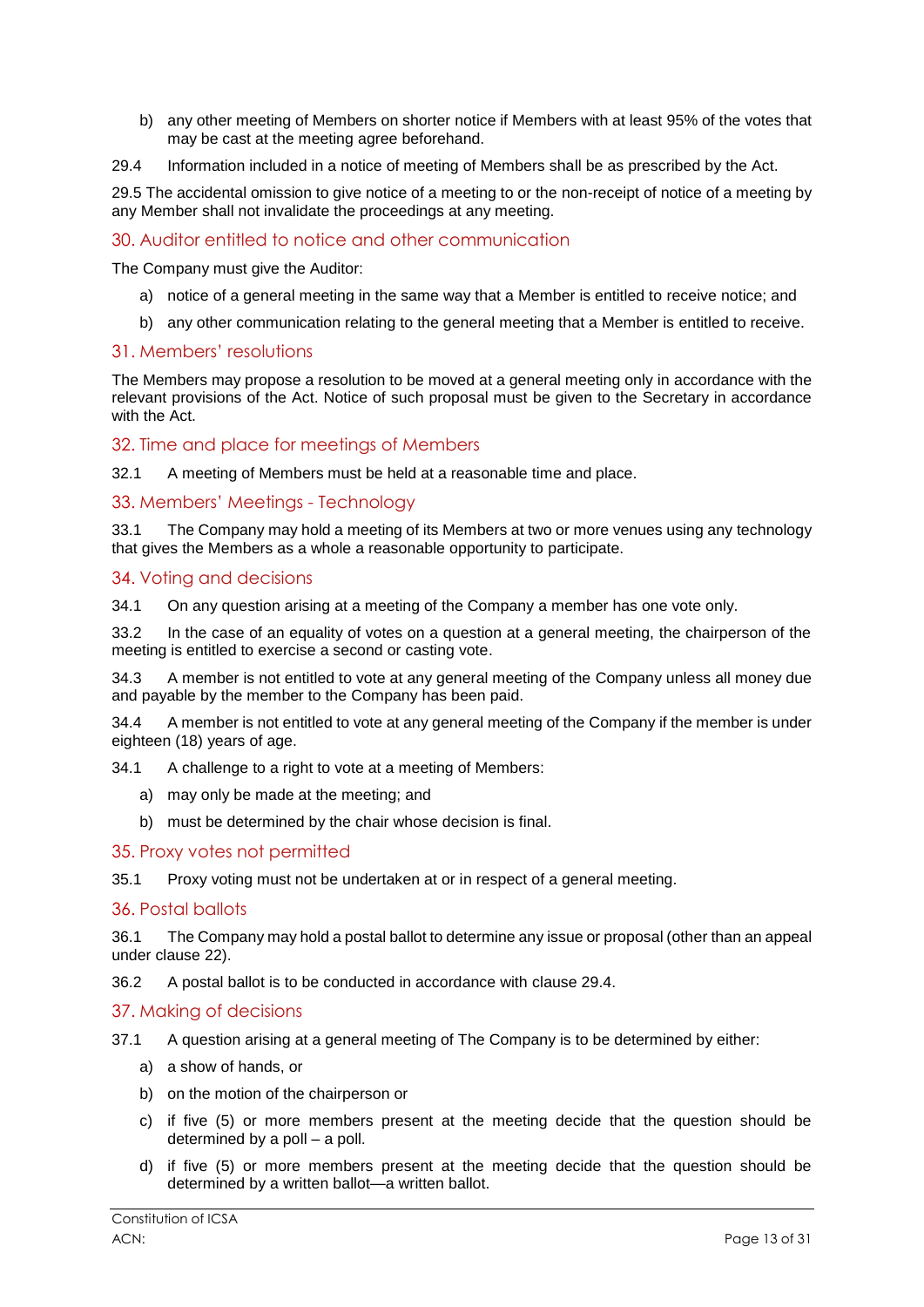37.2 If the question is to be determined by a show of hands, a declaration by the chairperson that a resolution has on a show of hands:

- (i) been carried or
- (ii) carried unanimously or
- (iii) carried by a particular majority or lost,

37.3 An entry to that effect in the minute book of the Company is evidence of the fact without proof of the number or proportion of the votes recorded in favour of or against that resolution.

37.4 If the question is to be determined by a poll or written ballot, the poll or ballot is to be conducted in accordance with the directions of the chairperson.

#### <span id="page-13-0"></span>38. Special resolutions

38.1 A special resolution may only be passed by the Company in accordance with section 39 of the Act.

#### <span id="page-13-1"></span>39. Adjourned meetings

39.1 Any person appointed to chair a meeting of Members may adjourn the meeting if the Members present with a majority of votes at the meeting agree or direct that the chair may do so.

39.2 No business may be transacted at an adjourned meeting other than the business left unfinished from the earlier meeting from which the adjournment took place.

39.3 If a meeting is adjourned for more than 21 days, new notice of the adjourned meeting must be given.

## <span id="page-13-2"></span>BOARD of DIRECTORS

<span id="page-13-3"></span>40. Founding Member

40.1 The Company is established by one single Founding Member.

40.2 The Founding Member in bringing the Company run as an Company into operation is allowed special provisions:

- (1) The founding member shall hold position of Chairperson for the first three years of operations, following the formal launch.
- (2) This is the only member that can hold dual office on the board and in the Company's office after the first three years.
- (3) The founding member cannot be removed from the Register of Shareholders and membership.
- (4) The founding member, can only be removed from office in the event of serious and proven misconduct in accordance with the provisions of clause ??.
- (5) In such an event as removal, shall still hold the title of '**Founding Member**' and the shareholding.

40.3 Serious misconduct is defined to be a criminal conviction, fraud, embezzlement, using the Company for purely personal gain, or any actions which can be demonstrated as detrimental to the Company's objectives.

40.4 The Founding Member retains a position on the Board until such time as resigns or retires.

40.5 The Founding Member can hold any operational position until such time as resigns or retires.

#### <span id="page-13-4"></span>41. Initial Directors

41.1 The Registration of the Company includes two Initial Directors, those two directors shall have special provisions as follows:

(1) The Initial Directors can hold positions on the Board (except Chairperson) without election, unless they resign or are removed by the provisions of this constitution at clause  $\frac{22}{3}$ .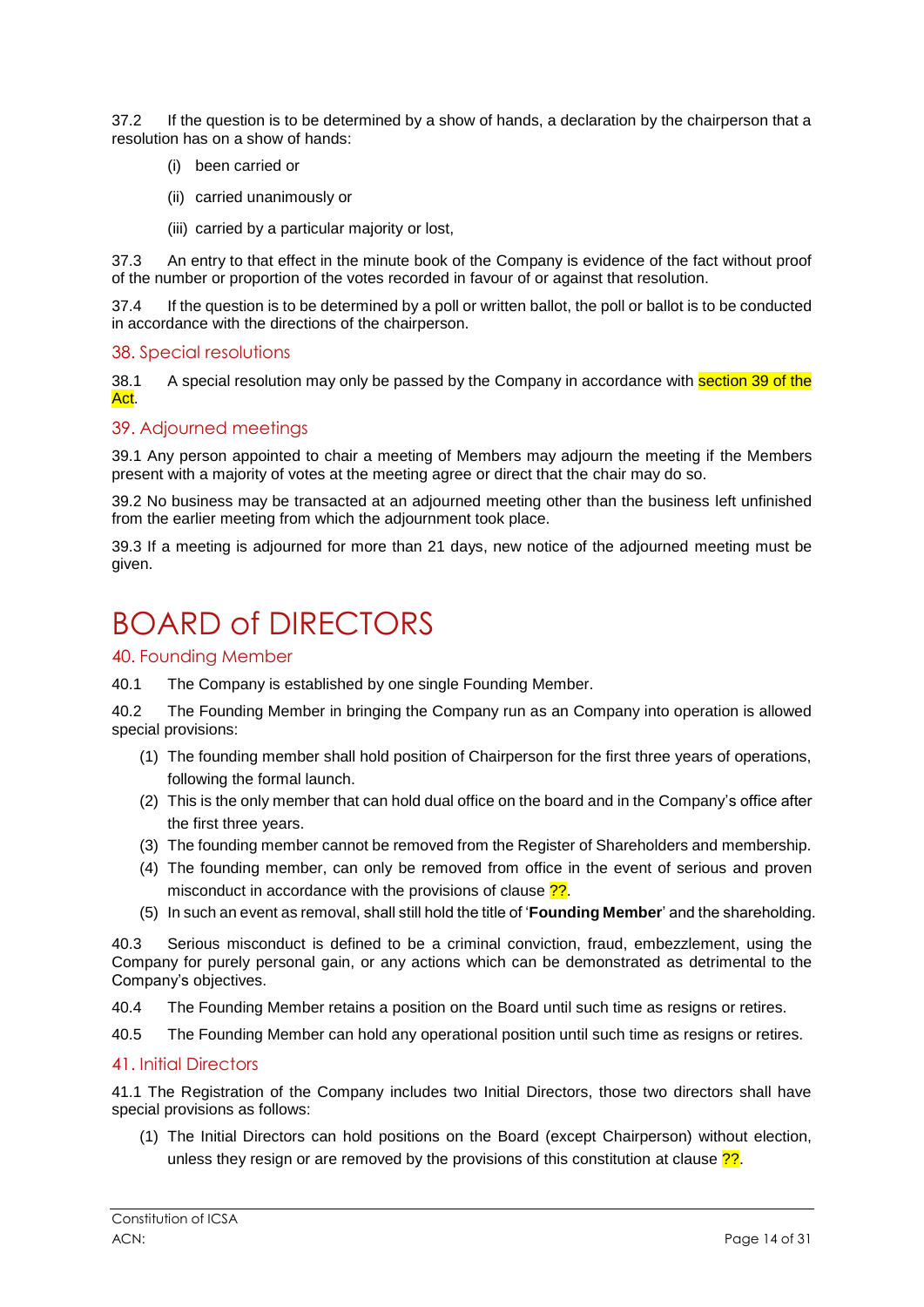- (2) Post any exit from the Board, the two Initial Directors are eligible for positions on the Board through the normal election process.
- (3) The Initial Directors can hold dual office on the board and in the Company's office for the first three years.
- (4) The Initial Directors can only be removed from office in the event of serious and proven misconduct in accordance with the provisions of clause ??.
- (5) In such an event as removal, shall still hold the title of '**Initial Director'** and the shareholding.

41.2 Serious misconduct is defined to be a criminal conviction, fraud, embezzlement, using the Company for purely personal gain, or any actions which can be demonstrated as detrimental to the Company's objectives.

41.3 The Initial Directors retain a position on the Board subject to clause 40.1 (3) until such time as they resign or retire.

41.4 The Initial Directors can hold any operational position subject to clause 40.1 (3) until such time as they resign or retire.

#### <span id="page-14-0"></span>42. Directors

42.2 Subject to clause  $\frac{40.5}{10}$ , the Board shall consist of not less than three (3) Directors.

42.3 The Directors in office as at the date of adoption of this Constitution or if this Constitution is adopted at an annual general meeting at which Directors are elected, those Directors shall hold office until the conclusion of the next Annual General Meeting when they shall retire but shall be eligible for re-election or reappointment as appropriate (Initial Directors).

42.4 At least two Directors must ordinarily reside in Australia.

42.5 The Company may from time to time in general meeting increase or reduce the number of Directors.

#### <span id="page-14-1"></span>43. Auditor not Eligible

43.1 The Auditor is not eligible to be elected or appointed as a Director.Subject to the Act, the Regulation and this constitution and to any resolution passed by the Board in general meeting, the committee.

#### <span id="page-14-2"></span>44. Composition and membership of Board

- 44.1 The Board is to consist of:
	- a) the office-bearers of the Company, and
	- b) at least four (4) ordinary Board members, each of whom is to be elected at the annual general meeting under clause **B.2**.

44.2 The total number of Board members is to be nine (9), which can be amended from time to time as determined by the Board resolved through a resolution of a General Meeting.

44.3 The executive office-bearers of the Company are as follows:

- (1) the Chair,
- (2) the Vice-Chair,
- (3) the Treasurer,
- (4) the Secretary.
- (5) the Public Officer

44.4 A Board member may hold up to two (2) offices (other than both the Chairperson and vicechairperson offices).

44.5 Each member of the Board is, subject to this constitution, to hold office until the conclusion of the annual general meeting following the date of the member's election, but is eligible for re-election.

44.6 The Board of Directors past the establishment phase of three years, shall at all times hold a minimum of three executive directors: Chair, Secretary, Treasurer, with two ordinary members.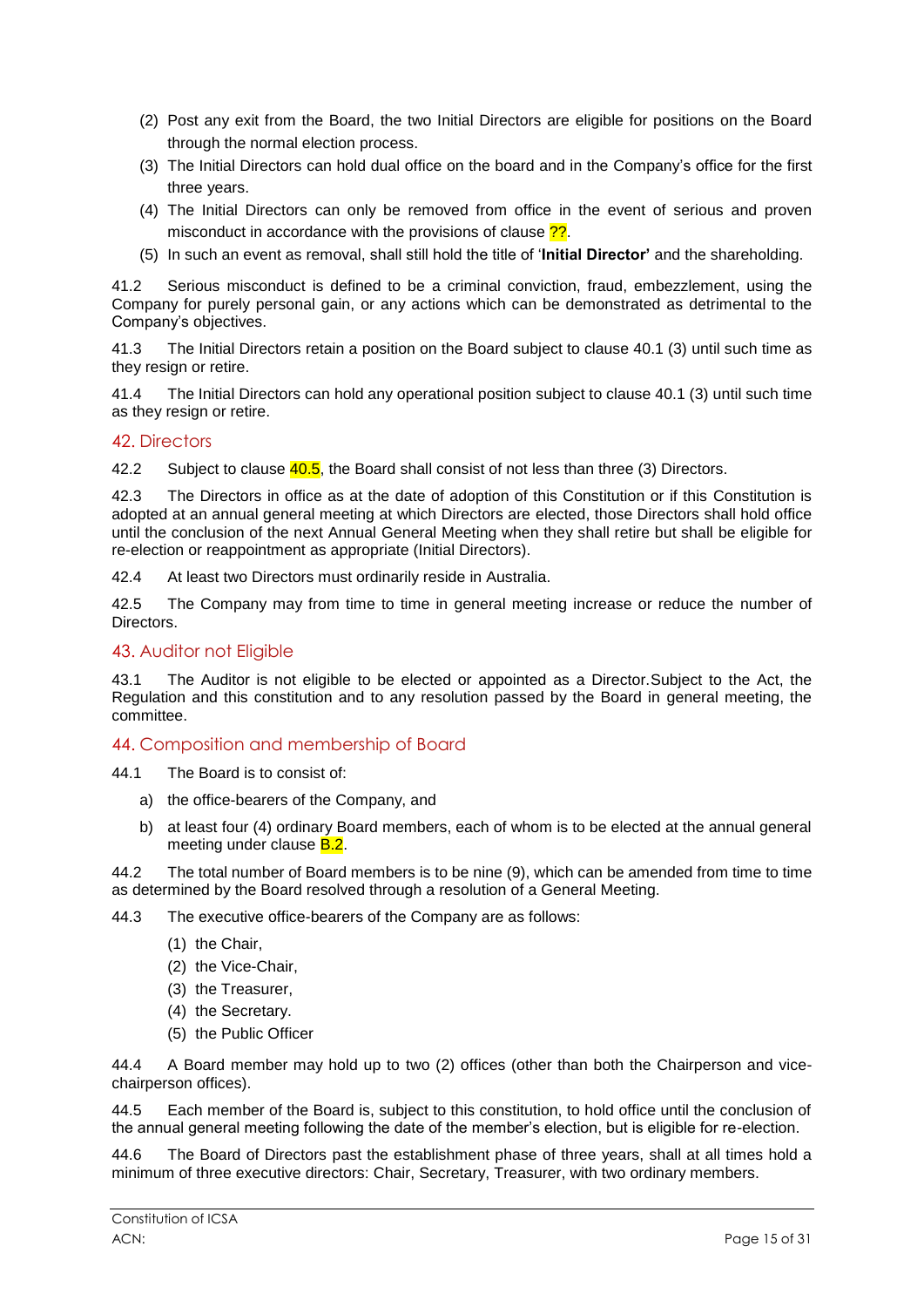44.7 The Board members will be allocated a level of remuneration commensurate with the reimbursement of time and expenses associated with the position, determined annually in the Company's Financial Plan.

44.8 Members of the Board can be dually appointed to select salaried office positions of the Company in the first three operational years, commencing from the launch date, as an interim measure for the establishment phase of the Company. From the fourth year Board members may either take office of the Company or Board, but not both, subject to clause 40 and 41.

#### <span id="page-15-0"></span>45. Election, Appointment & Term

45.1 Subject to the provisions of this Constitution, any Voting Member (shareholder) who has no Outstanding Monies to the Company and is in good standing shall be eligible to be a candidate or to nominate a person to be a candidate for election to the office of elected Director.

45.2 Board positions have position descriptions with set criteria in regards to skills, experience and qualifications required to undertake the duties of the position.

45.3 The Company may call for nominations as Director in such manner as the Board determines from time to time. This clause 44.3 does not apply to persons appointed to the Board pursuant to clause 44.8.

45.4 Election of Board members is through an application for nomination to the Board at least one Month before the Annual General Meeting. The sitting board will shortlist candidates that are suitable to be nominated for election.

45.5 Member that meets the criteria must be put up for election, those who do not meet the criteria may be rejected for election. The member to be advised of the reasons for rejection.

45.6 Subject to clause 50.2, a Director is elected for a term of one (1) year at the end of which he or she shall retire and shall be eligible for re-election.

45.7 In election of the Board members, consideration is to be given to election of members to fulfill the following representations:

- a) India
- b) Pakistan
- c) Sri Lanka
- d) Bangladesh
- e) Nepal
- f) Bhutan
- g) Australia

Where suitable candidates for representation are not available, the nominations are open to all.

45.8 Directors may appoint to the Board Voting Members or any person approved by the majority of the Board from time to time.

45.9 Subject to the minimum number of Directors not being less than three (3), the Company may from time to time in general meeting resolve not to replace retiring Directors or Directors who have vacated office.

45.10 Nomination for Application to the Board is by Schedule 2 to this constitution.

45.11 A written board appointment notification shall be issued for the term of office.

#### <span id="page-15-1"></span>46. Removal & Vacation of Office

46.1 A Director may at any time resign from the Board by giving written notice of resignation to the Secretary at the Registered Office.

46.2 Subject to the Act, the Members in general meeting may resolve to remove any Director before the expiration of his or her period of office and may by an ordinary resolution appoint another person in his or her stead. A person appointed to replace a Director removed under this clause shall hold office until the annual general meeting next following his or her appointment.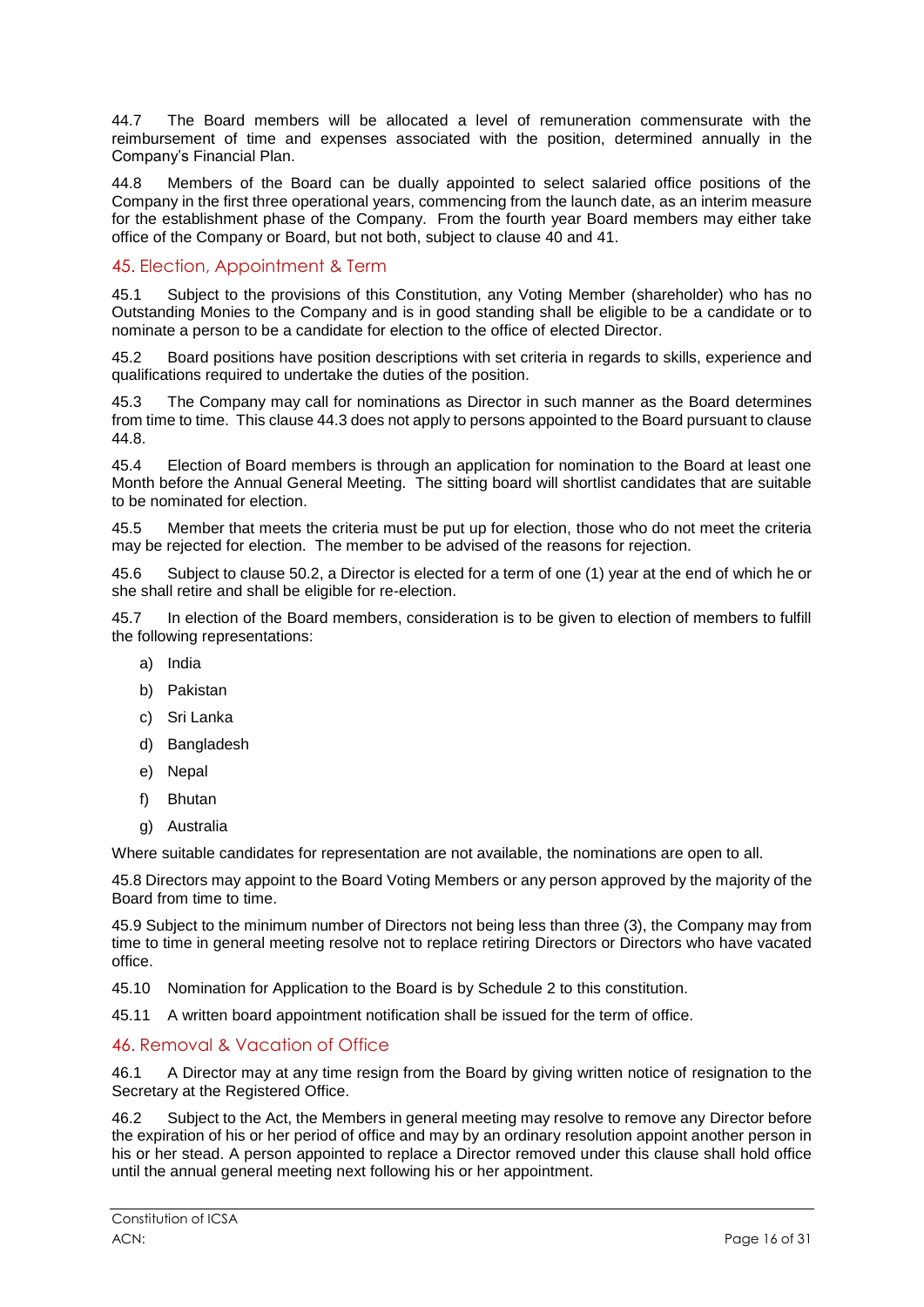46.3 The office of Director shall be vacated if he or she:

- a) dies
- b) resigns or is removed from office pursuant to clauses 46.2;
- c) ceases to be a member of the Company
- d) is expelled as a member subject to clause 21.3
- e) upon resolution being passed by a two-thirds majority of members present at a properly constituted general meeting called for the purpose, is removed from office.
- f) is subject to an Insolvency Event;
- g) holds any office of personal profit in the company or directs business for the purpose of personal profit, outside the remit of the Company,
- h) becomes of unsound mind or a person whose person or estate is liable to be dealt with in any way under the law relating to mental health;
- i) ceases to be a director by virtue of the Act or becomes prohibited from being a director by reason of any order made under the Act;
- j) is absent from three (3) consecutive meetings of the Board without permission of the Board; or
- k) is convicted of felony or is declared by any Court of competent jurisdiction to have committed any fraud.

#### <span id="page-16-0"></span>47. Casual Vacancies & Additional Directors

47.1 Subject to clause 46.2, the Board may appoint a Member to fill a vacancy occurring on the Board as a result of clause 46.3 and such replacement Director shall hold office for the balance of the term of the replaced Director.

47.2 If the number of Directors becomes less than three (3) as a result of vacancies on the Board, the Board must not act, except for the purposes of filling vacancies or convening a general meeting, while there are less than three (3) Directors.

47.3 The Board may from time to time resolve to appoint Members as additional Directors (as long as the maximum number of Directors is not exceeded). Additional Directors shall hold office until the end of the next annual general meeting following his or her appointment.

#### <span id="page-16-1"></span>48. Alternate Directors

48.1 Subject to the approval of the Board, a Director may appoint a person to be his or her Alternate Director to exercise some or all of that Director's powers for any period.

48.2 If the appointing Director requests, the Board must give the Alternate Director notice of Board meetings.

48.3 When an Alternate Director exercises the Director's powers, the exercise of the powers is just as effective as if the appointing Director exercised the powers.

48.4 The appointing Director may terminate the Alternate Director's appointment at any time.

48.5 The Board may terminate the Alternate Director's appointment at any time without having to give reasons, in which case the affected Director may, subject to clause 47.1, appoint a new Alternate Director.

48.6 An appointment or termination of an Alternate Director must be in writing. A copy of the appointment or termination must be given to the Secretary.

#### <span id="page-16-2"></span>49. Material personal interest

49.1 Unless an exception in the Act applies, a Director who has a material personal interest in a matter that relates to the affairs of the Company must give the Board notice of the interest.

49.2 The notice required by clause 48.1 must:

a) include details of:

(i) the nature and extent of the interest; and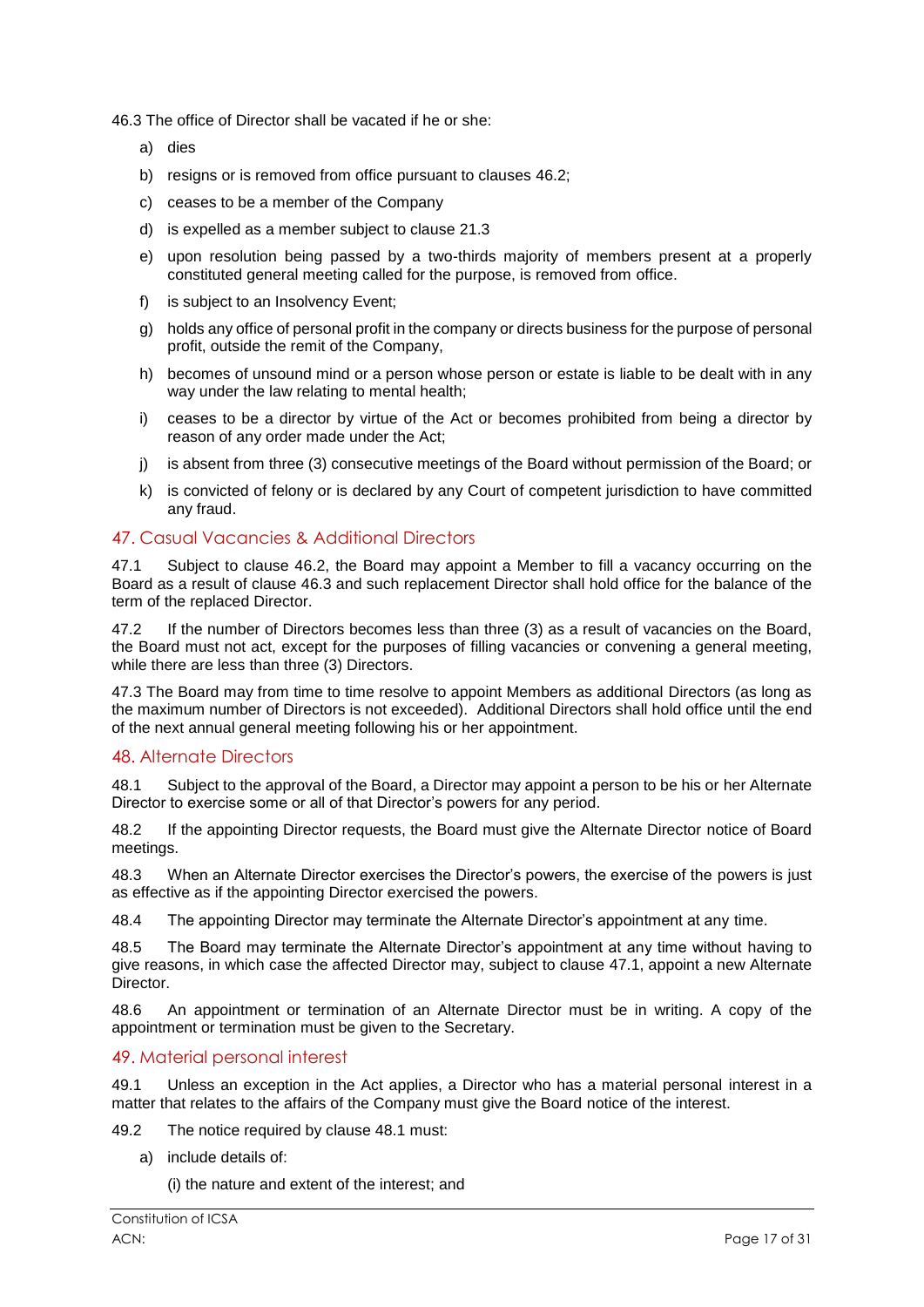(ii) the relation of the interest to the affairs of the Company; and

b) be given at a Board meeting as soon as practicable after the Director becomes aware of his or her interest in the matter, the details of which must be recorded in the minutes of the meeting.

49.3 A Director who has a material personal interest in a matter that is being considered at a Board meeting shall not be present while the matter is being considered at the meeting or vote on the matter unless:

- a) the interest does not need to be disclosed under the Act; or
- b) the other Directors on the Board who do not have a material personal interest in the matter pass a resolution that:
	- (i) identifies the Director, the nature of his or her interest in the matter and its relation to the affairs of the Company; and
	- (ii) states that the Board is satisfied that the interest should not disqualify the Director from voting or being present.

49.4 A Director who votes when not otherwise authorised to do so under this clause shall have his or her vote discounted.

#### <span id="page-17-0"></span>50. Standing notice about an interest

A Director with an interest in a matter may give the Board standing notice of the nature and extent of this interest in accordance with the Act.

#### <span id="page-17-1"></span>51. Negotiable instruments

51.1 The Board shall determine the mechanism for signing, drawing, accepting, endorsing or otherwise executing a negotiable instrument.

51.2 Receipts for money payable to or receivable by the Company may be signed by a Director or the Secretary or by any other person authorised by the Board to receive money either generally or any particular sum of money on behalf of the Company and such receipt shall be deemed to be valid.

#### <span id="page-17-2"></span>52. Powers & Role

52.1 Subject to the Act, the Board shall control and supervise the business and affairs and have custody and control of the funds and property of the Company.

52.2 Without limiting clause 51.1, the role of the Board is to:

- a) direct and guide the Company's strategic direction;
- b) ensure that the Company's activities remain consistent with its principal purpose; and
- c) monitor and maintain the financial integrity and viability of the Company.

52.3 The activities of the Board are subject to any regulation from time to time made, amended and removed by the Company in general meeting provided that no regulations so made shall invalidate any prior act of the Board which would have been valid if such regulation had not been made.

#### <span id="page-17-3"></span>53. Use of Technology

As determined by the majority of Directors, a Board meeting and any notices may be called or held using any technology which allows all of the Directors to participate in meetings at the same time.

#### <span id="page-17-4"></span>54. Chairing Board meetings

- 54.1 At the first meeting of the Board following each annual general meeting, the Board shall elect:
	- a) a Director to be the Chair;
	- b) one or more Director(s) to be the Deputy Chair(s).
- 54.2 Despite clause 44.6, the Chair and Deputy Chair shall hold office for a two (2) year term.

54.3 The Chair or in his or her absence the Deputy Chair shall be entitled to preside as chair at every meeting. If there is no Chair or Deputy Chair present at the time appointed for holding the meeting or if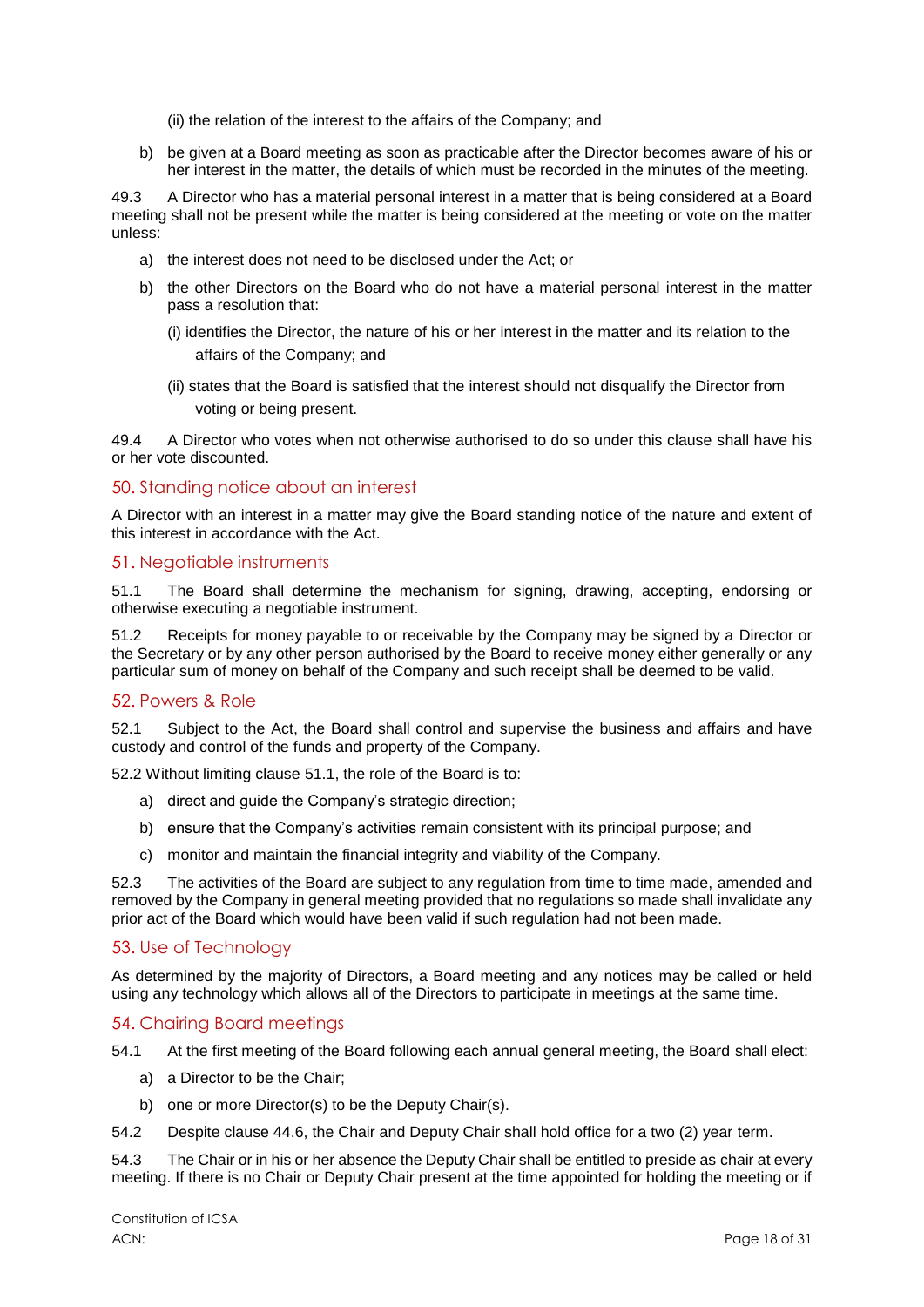both decline to chair the meeting, the Directors present shall elect one of their number to be chair of that meeting.

54.4 The Chair shall have a casting vote.

#### <span id="page-18-0"></span>55. Quorum at Board meetings

A meeting of the Board at which a quorum is present is competent to exercise all or any of the authorities, powers and discretions vested in or exercisable by the Board under the Constitution.

#### <span id="page-18-1"></span>56. Passing of Board resolutions

A Board resolution must be passed as an Ordinary Resolution.

#### <span id="page-18-2"></span>57. Resolutions by Proxy

The Board may vote on resolutions by proxy to be passed as an Ordinary Resolution on administrative matters only.

#### <span id="page-18-3"></span>58. Circulating resolutions of Board

58.1 The Board may pass a resolution without a Board meeting being held if all of the Directors entitled to vote on the resolution sign a document containing a statement that they are in favour of the resolution set out in the document.

58.2 Separate copies of a document may be used for signing by Directors if the wording of the resolution and statement is identical in each copy.

58.3 The resolution is passed when the last Director signs.

58.4 The requirement for a signature or for signing a document is taken to have been met in relation to an electronic communication if:

- a) a method is used to identify the person and to indicate the person's approval of the information communicated; and
- a) having regard to all the relevant circumstances at the time the method was used, the method was as reliable as was appropriate for the purposes for which the information was communicated.

#### <span id="page-18-4"></span>59. Delegation

59.1 The Board may delegate any of its powers to any Committee, Director(s), employee of the Company or any other person.

59.2 The delegate must exercise the delegated powers in accordance with any directions of the Board.

59.3 The effect of the delegate exercising a delegated power is the same as if the Board exercised it.

59.4 The Board may withdraw any delegated power at any time.

#### <span id="page-18-5"></span>60. Committees

60.1 The Board may instrument in writing from time to time establish Committees to advise it on matters affecting the operations of the Company. Terms of reference of all Committees shall be determined by the Board.

60.2 A function the exercise of which has been delegated to a sub-committee under this clause may, while the delegation remains unrevoked, be exercised from time to time by the sub-committee in accordance with the terms of the delegation.

60.3 A delegation under this clause may be made subject to such conditions or limitations as to the exercise of any function, or as to time or circumstances, as may be specified in the instrument of delegation.

60.4 Despite any delegation under this clause, the Board may continue to exercise any function delegated.

60.5 Any act or thing done or suffered by a sub-committee acting in the exercise of a delegation under this clause has the same force and effect as it would have if it had been done or suffered by the Board.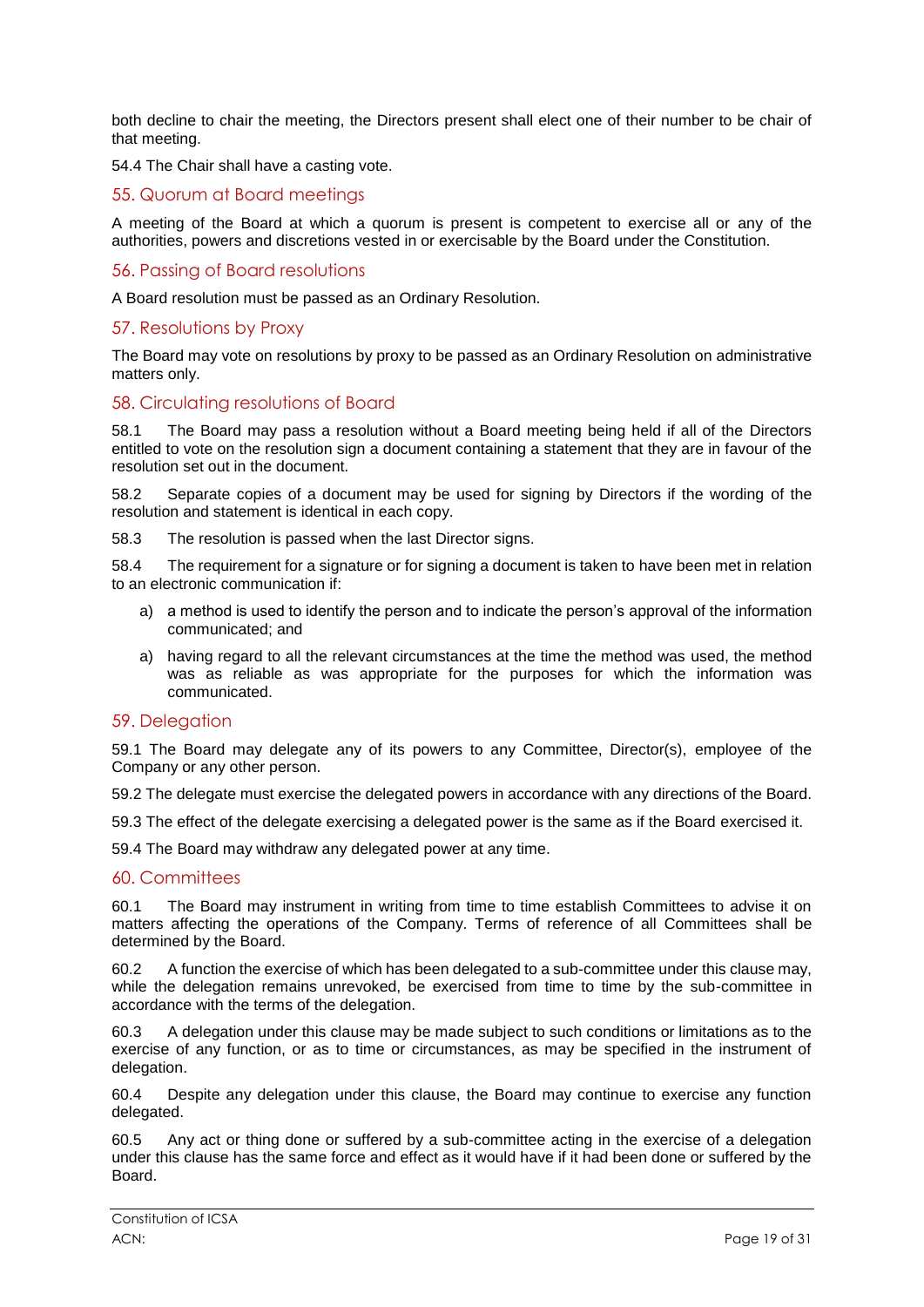60.6 The Board may, by instrument in writing, revoke wholly or in part any delegation under this clause.

60.7 A sub-committee may meet and adjourn as it thinks proper.

#### <span id="page-19-0"></span>61. Validity of Actions

All acts done by any meeting of the Board or a Committee or by any Director or Alternate Director shall, notwithstanding that it be afterwards discovered that there was some defect in the appointment of any such person acting as aforesaid or that they or any of them were disqualified, be as valid as if every such person had been duly appointed and was qualified.

#### <span id="page-19-1"></span>62. Company's attorney

62.1 The Board may appoint a company, firm, person or body of persons to be the Company's attorney under a power of attorney for:

- a) any period; and
- b) for the purposes and with the powers, authorities and discretions vested in or exercisable by the Board under this Constitution.

### <span id="page-19-2"></span>**MANAGEMENT**

#### <span id="page-19-3"></span>63. Appointment of Secretary

63.1 The Company must have a Secretary or Secretaries. At least one of them must ordinarily reside in Australia.

63.2 The Secretary shall be appointed by the Board on such terms and conditions (including as to remuneration) as the Board thinks fit and may be the Chief Executive Officer. The Secretary may be removed and replaced by the Board.

63.3 A person ceases to be a Secretary of the Company if the person becomes disqualified from managing corporations under the Act, unless ASIC or the Court allows them to take part in the management of the Company.

63.4 The secretary of the Company must, as soon as practicable after being appointed as secretary, lodge notice with the Company of his or her address.

63.5 It is the duty of the secretary to keep minutes of:

- a) all appointments of office-bearers and members of the Board, and
- b) the names of members of the Board present at a Board meeting or a general meeting, and
- c) all proceedings at Board meetings and general meetings, and
- d) maintain the register of members and issue of certificates.

63.6 Minutes of proceedings at a meeting must be signed by the chairperson of the meeting or by the chairperson of the next succeeding meeting.

#### <span id="page-19-4"></span>64. Treasurer

64.1 It is the duty of the treasurer of the Company to ensure:

- a) that all money due to the Company is collected and received and that all payments authorised by the Company are made, and
- b) that correct books and accounts are kept showing the financial affairs of the Company, including full details of all receipts and expenditure connected with the activities of The Company.
- c) maintain the accuracy of membership payments and subscriptions to ensure accuracy of the members register.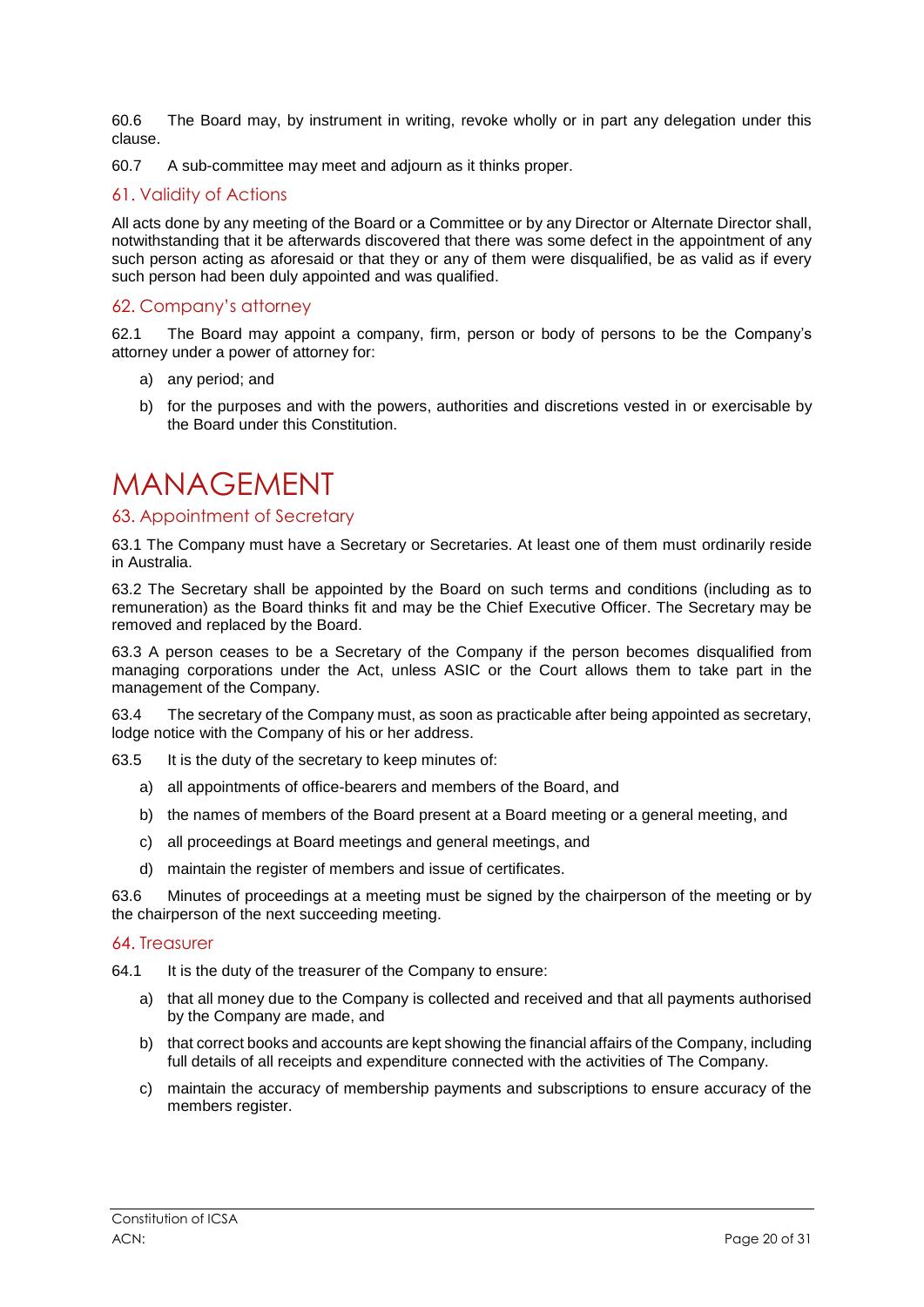#### <span id="page-20-0"></span>65. Chief Executive Officer

65.1 The Board may from time to time appoint a Chief Executive Officer for such periods and on such terms as they think fit and subject to the terms of any agreement entered into in any particular case and may revoke any such appointment subject to the provisions of the law.

65.2 The Chief Executive Officer shall, subject to the terms of any agreement entered into in any particular case, receive such remuneration as the Board may determine.

65.3 The Board may delegate to the Chief Executive Officer such of its powers and authorities as it deems fit from time to time including the delegation to employ and direct staff.

65.4 The Chief Executive Officer shall not be entitled to cast a vote at any meeting of the Board.

# <span id="page-20-1"></span>RULES & REGULATIONS

#### <span id="page-20-2"></span>66. Rules, Regulations or By-Laws

66.1 The Board may from time to time prescribe rules, regulations or by-laws of the Company on such matters considered necessary or expedient to carry out the purposes of the Company or for the regulation, management and control of the Company's affairs including in respect of its Members, Directors and Committees.

66.2 In the event of any inconsistency between this Constitution and any rule or regulation, this Constitution prevails.

66.3 The Board must publish rules and regulations adopted or amended pursuant to this clause as soon as practicable.

### <span id="page-20-3"></span>RECORDS

#### <span id="page-20-4"></span>67. Custody of books

67.1 Except as otherwise provided by this constitution, the public officer must keep in his or her custody or under his or her control all records, books and other documents relating to the Company.

67.2 The Board shall determine the most effective means of record keeping to maintain data security, integrity and archiving through the use of technology, keeping hardcopy records to a minimum.

#### <span id="page-20-5"></span>68. Inspection of books

68.1 The following documents must be open to inspection, free of charge, by a member of the Company at any reasonable hour:

- a) records, books and other financial documents of the Company,
- b) this constitution,
- c) minutes of all committee meetings and general meetings of the Company.

68.2 A member of the Company may obtain a copy of any of the documents referred to in clause  $(1)$ on payment of a fee of not more than \$2 for each page copied.

#### <span id="page-20-6"></span>69. Minutes

69.1 The Company must keep minute books in which it records within one Month:

- a) proceedings and resolutions of Members' meetings;
- b) proceedings and resolutions of Board meetings, including meetings of Committees;
- c) resolutions passed by the Members without a meeting; and
- d) resolutions passed by the Board without a meeting.

69.2 The Company must ensure that minutes of a meeting are signed by the chair of the meeting or the chair of the next meeting within a reasonable time after the meeting.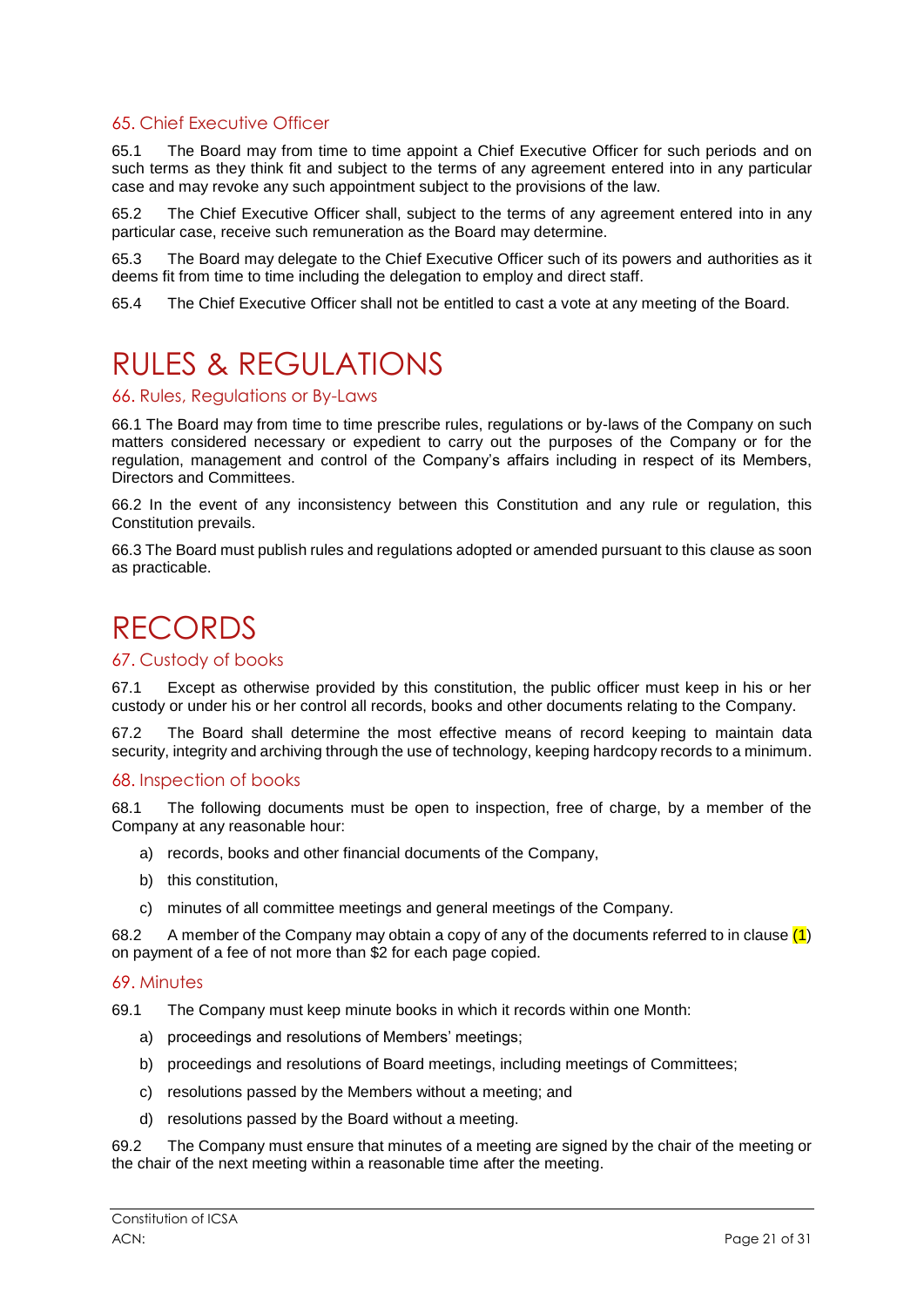69.3 The Company must ensure that resolutions passed without a meeting are signed by a Director within a reasonable time after the resolution is passed.

#### <span id="page-21-0"></span>70. Members' access to minutes

Members are entitled to gain access to the minute book of meetings of Members in accordance with the Act.

#### <span id="page-21-1"></span>71. Prohibited Access to Information

71.1 Members, other Agencies or the Public are not entitled to gain access to any client records unless ordered by the courts.

71.2 Members, other Agencies or the Public are not entitled to gain access on any commercial-inconfidence material or negotiated agreements with other parties which may have a bearing or present risk to the financial viability of the Company.

### <span id="page-21-2"></span>FINANCIAL RECORDS

#### <span id="page-21-3"></span>72. Financial Year

The financial year shall conclude on 30 June of each year.

#### <span id="page-21-4"></span>73. Obligation to Keep Financial Records

- 73.1 The Company must keep written financial records that:
	- a) correctly record and explain the transactions and financial position and performance of the Company;
	- b) enable true and fair financial statements to be prepared and audited; and
	- c) permit preparation of any other documents required by the Act or this Constitution.

#### <span id="page-21-5"></span>74. Location of Financial Records

- 74.1 The financial records of the Company shall be kept:
	- a) in such manner as to enable them to be conveniently and properly audited;
	- b) for seven (7) years after the completion of the transactions or operations to which they relate; and
	- c) at the Registered Office or at such other place as the Board thinks fit.

#### <span id="page-21-6"></span>75. Access

75.1 The financial records of the Company shall at all reasonable times be open to inspection by a **Director** 

75.2 The Board shall from time to time determine at what times and places and under what conditions and regulations the financial records of the Company may be open to inspection by Members.

#### <span id="page-21-7"></span>76. Financial Reporting Obligations

75.1 A financial report in respect of the Company and a Board report must be prepared for each Financial Year.

75.2 The financial report for a Financial Year shall consist of:

- a) the Company's financial statements for the year;
- b) the notes to the financial statements; and
- c) the Board's declaration about the statements and notes.

75.3 The financial statements for the year are the financial statements that are required by and made up in accordance with the Accounting Standards, including those showing the Company's:

a) profit and loss for the previous Financial Year of the Company;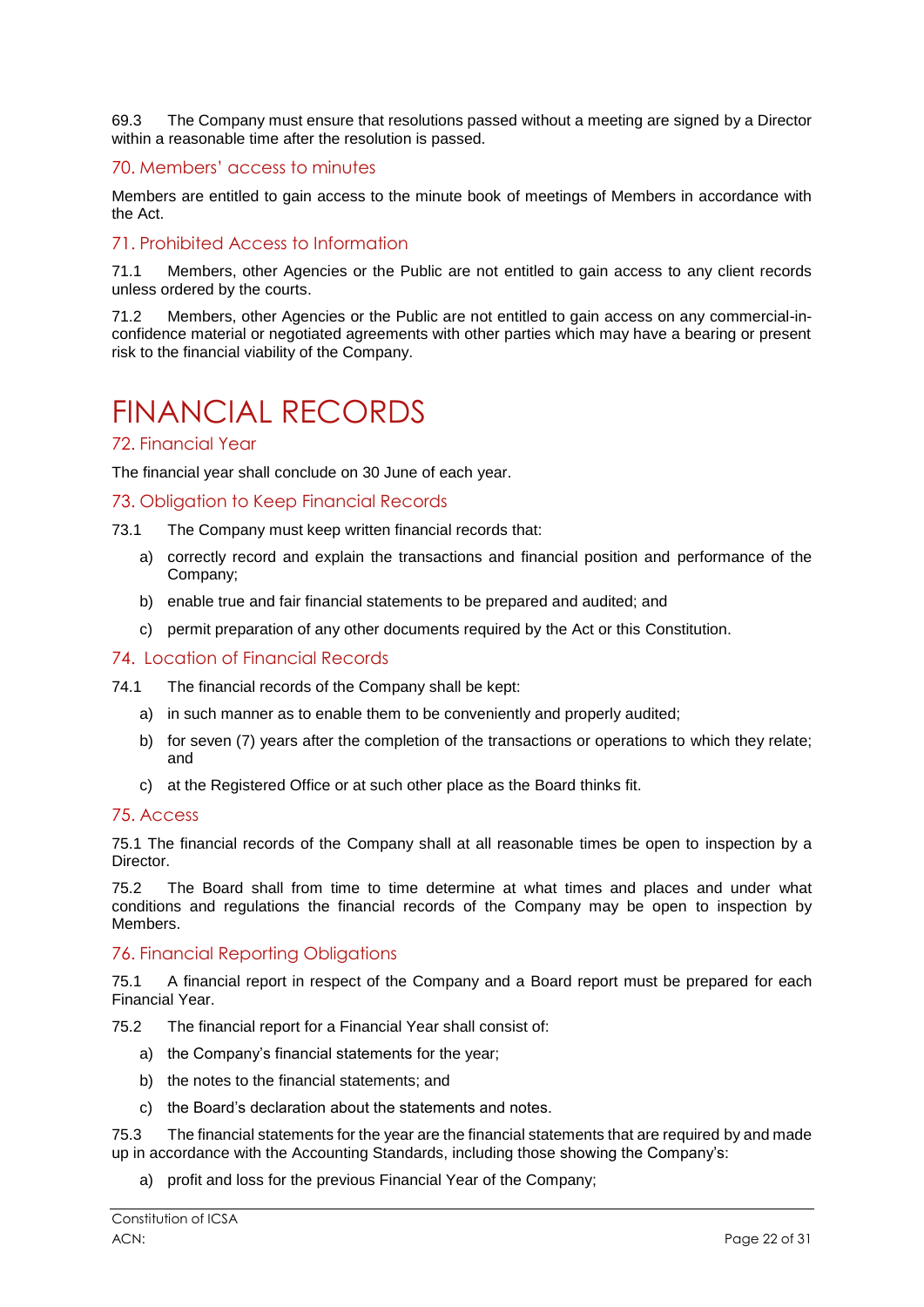- b) balance sheet at the date to which the profit and loss account is made up; and
- c) cash flows for the year.
- 75.4 The notes to the financial statements are:
	- a) disclosures required by the Act and its regulations;
	- b) notes required by the Accounting Standards; and
	- c) any other information necessary to give a true and fair view of the financial position and performance of the Company.
- 75.5 The Board's declaration is a declaration by the Board that, in its opinion:
	- a) there are reasonable grounds to believe that the Company will be able to pay its debts as and when they become due and payable; and
	- b) the financial statement and notes are in accordance with the Act.
- 75.6 A Board report shall consist of the matters prescribed in the Act.

75.7 The financial report in respect of the Company and the Board report for the Financial Year must be sent to all persons entitled to receive notice of general meetings of the Company not less than seven days before the meeting at which they are to be considered.

## <span id="page-22-0"></span>AUDIT

#### <span id="page-22-1"></span>77. Appointment

77.1 A properly qualified auditor or auditors shall be appointed and his, or her or their remuneration shall be fixed and duties regulated in accordance with the Act or other legislation.

77.2 Subject to the Act, the Auditor may be:

- a) an individual;
- b) a firm; or
- c) a company.
- 77.3 A person shall not be appointed or act as the Auditor if the person is:
	- a) an Officer of the Company;
	- b) a partner, an employer or employee of an Officer of the Company; or
	- c) a partner or employee of an employee of an Officer of the Company.
- 77.4 The Company may have more than one Auditor.

77.5 The Company must appoint an Auditor at an annual general meeting and appoint an Auditor to fill any vacancy in the office of auditor at each subsequent annual general meeting.

77.6 Except where the Auditor is removed from office at the annual general meeting, the Company may appoint an Auditor at an annual general meeting only if a Member gives the Company written notice of the nomination of the individual, firm or company for appointment as the Auditor:

- a) before the meeting was convened; or
- b) not less than 21 days before the meeting.

#### <span id="page-22-2"></span>78. Term of appointment

78.1 An Auditor holds office until the Auditor dies, is removed or resigns from office or ceases to be capable of acting as Auditor in accordance with the Act.

78.2 The Company may resolve in general meeting to remove the Auditor in accordance with the Act.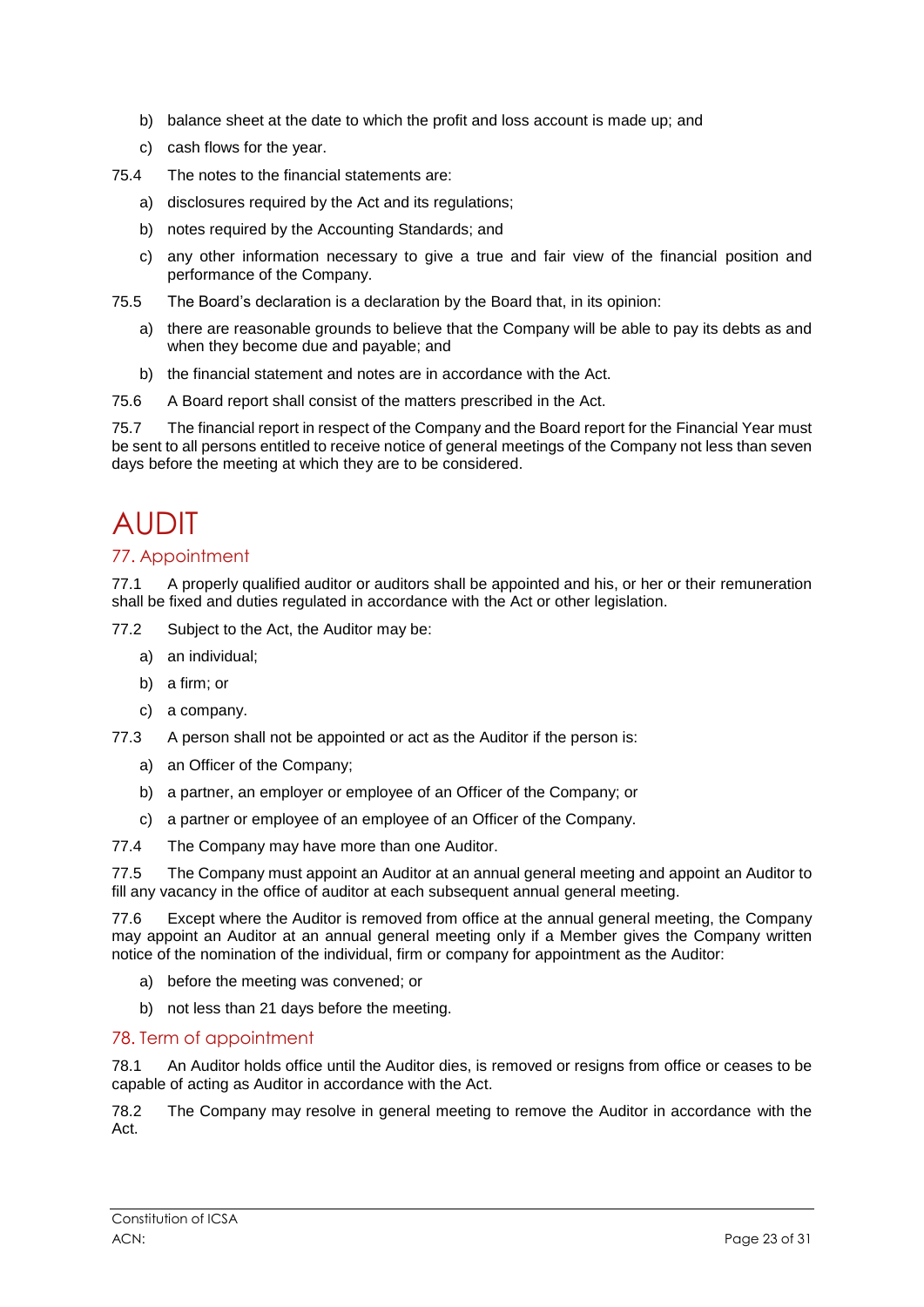78.2 Except where a vacancy has been caused by the removal of the Auditor from office by the Company, the Board must appoint an Auditor to fill a vacancy in the office of Auditor within one (1) Month after the vacancy occurs if:

- a) there is no surviving or continuing Auditor (where the Auditor is a company); and
- b) the Company has not appointed an Auditor to fill the vacancy at a general meeting.

#### <span id="page-23-0"></span>79. Auditor's report

At least once each year, the Auditor shall provide its report to the Company.

# <span id="page-23-1"></span>LOGO AND MARKS

#### <span id="page-23-2"></span>80. Logo & Marks of Company

The Board may permit or restrict the use of the Company's trade marks, devices, official logo and other intellectual property in such manner as prescribed by it from time to time.

### <span id="page-23-3"></span>WINDING UP

#### <span id="page-23-4"></span>81. Dissolution

81.1 The Company shall be dissolved in the event of membership less than 5 shareholders or upon the vote of more than three-fourths majority of members present at a Special General Meeting convened to consider such question.

81.2 The Company shall be dissolved in the event of insolvency.

#### <span id="page-23-5"></span>82. Distribution of Property

82.1 If upon the winding up or dissolution of the Company there remains after the satisfaction of all its debts and the liabilities any property whatsoever the same shall be given or transferred to some other institution or institutions in Australia:

- a) having a purpose similar to the objects of the Company as set out in clause 14;
- b) which prohibits the distribution of its or their income and property amongst it or their Members to an extent at least as great as is imposed on the Company under or by virtue of clause 9; and
- c) In the event that the Company is wound up or its endorsement as a deductible gift recipient is revoked (whichever occurs first), any surplus of assets shall be transferred to another organisation to which income tax deductible gifts can be made:
	- gifts of money or property for the principal purpose of the organisation
	- contributions made in relation to an eligible fundraising event held for the principal purpose of the organisation
	- money received by the organisation because of such gifts and contributions.

#### <span id="page-23-6"></span>83. Prohibition

The Members have no right to participate in any distribution or payment of the assets or property of the Company in the event of the winding up or dissolution of the Company.

## <span id="page-23-7"></span>INDEMNITY & INSURANCE

#### <span id="page-23-8"></span>84. Insurance

The Company may effect and maintain insurance.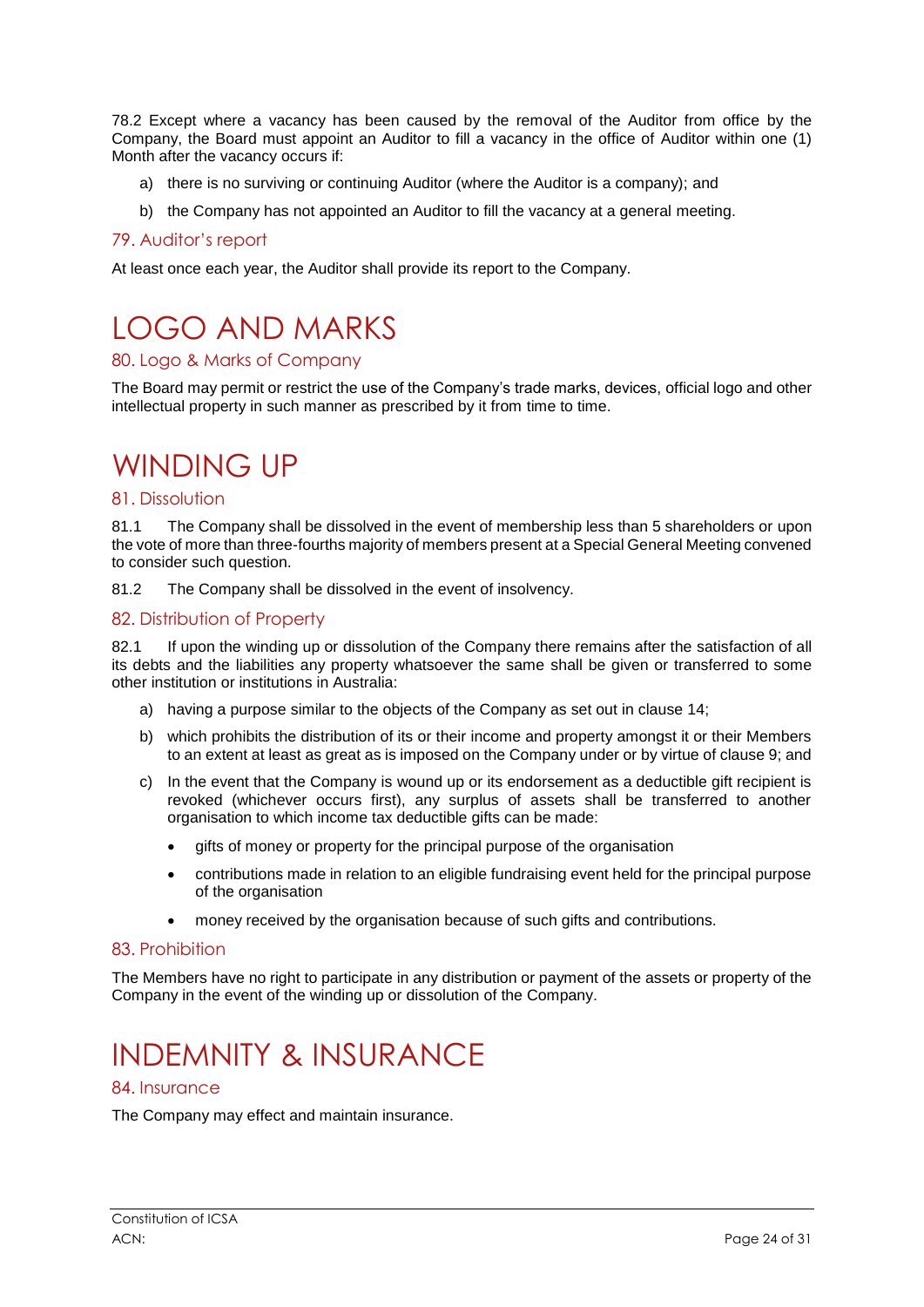#### <span id="page-24-0"></span>85. Indemnity of Directors

85.1 Every Director shall be indemnified by the Company against a liability incurred as a Director other than:

- a) a liability owed to the Company or a related body corporate;
- b) a liability for a pecuniary penalty order under the Act or a compensation order under the Act; or
- c) a liability that is owed to a person other than the Company or a related body corporate and did not arise out of conduct in good faith.

#### <span id="page-24-1"></span>86. Indemnity of Officers

86.1 Every Officer of the Company including the Secretary may by resolution of the Board be indemnified by the Company against a liability incurred as an Officer of the Company other than:

- a) a liability owed to the Company or a related body corporate;
- b) a liability for a pecuniary penalty order under the Act or a compensation order under the Act; or
- c) a liability that is owed to a person other than the Company or a related body corporate and did not arise out of conduct in good faith.

#### <span id="page-24-2"></span>87. Indemnity for legal costs

87.1 Every Director and other Officer of the Company including the Secretary may by resolution of the Board be indemnified out of the assets of the Company against a liability for legal costs incurred by that person as a Director, Auditor or other Officer of the Company in defending an action for liability incurred in that capacity unless the costs arise:

- a) in defending or resisting proceedings in which the person is found to have a liability for which they could not be indemnified under clauses 77 or 78;
- b) in defending or resisting criminal proceedings in which the person is found guilty;
- c) in defending or resisting proceedings brought by ASIC or a liquidator for a court order if the grounds for making the order are found by the court to have been established (other than costs incurred in responding to actions taken by ASIC or a liquidator as part of an investigation before commencing proceedings for the court order); or
- d) in connection with proceedings for relief to the person under the Act in which the court denies the relief.

87.2 For the purposes of this clause 79, "proceedings" includes the outcome of the proceedings and any appeal in relation to the proceedings.

#### <span id="page-24-3"></span>88. Limit of indemnity

88.1 Subject to the provisions of the Act, a Director, Auditor and other Officer of the Company including the Secretary shall not be liable for:

- a) the acts, receipts, neglect or defaults of any other Director, Auditor and other Officer of the Company;
- b) joining in any receipt or other act of conformity or for any loss happening to the Company through:
	- (i) an insufficiency or deficiency of title to any property acquired by order of the Directors, Auditor or other Officer of the Company for or on behalf of the Company; or
	- (ii) an insufficiency or deficiency of any security in or upon which any of the monies of the Company shall be invested;
- c) any loss or damage arising from the bankruptcy, insolvency or tortious act of any person with whom any moneys, securities or effects shall be deposited;
- d) any loss occasioned by any error of judgment or oversight on the part of a Director, Auditor and other Officer or employee of the Company; or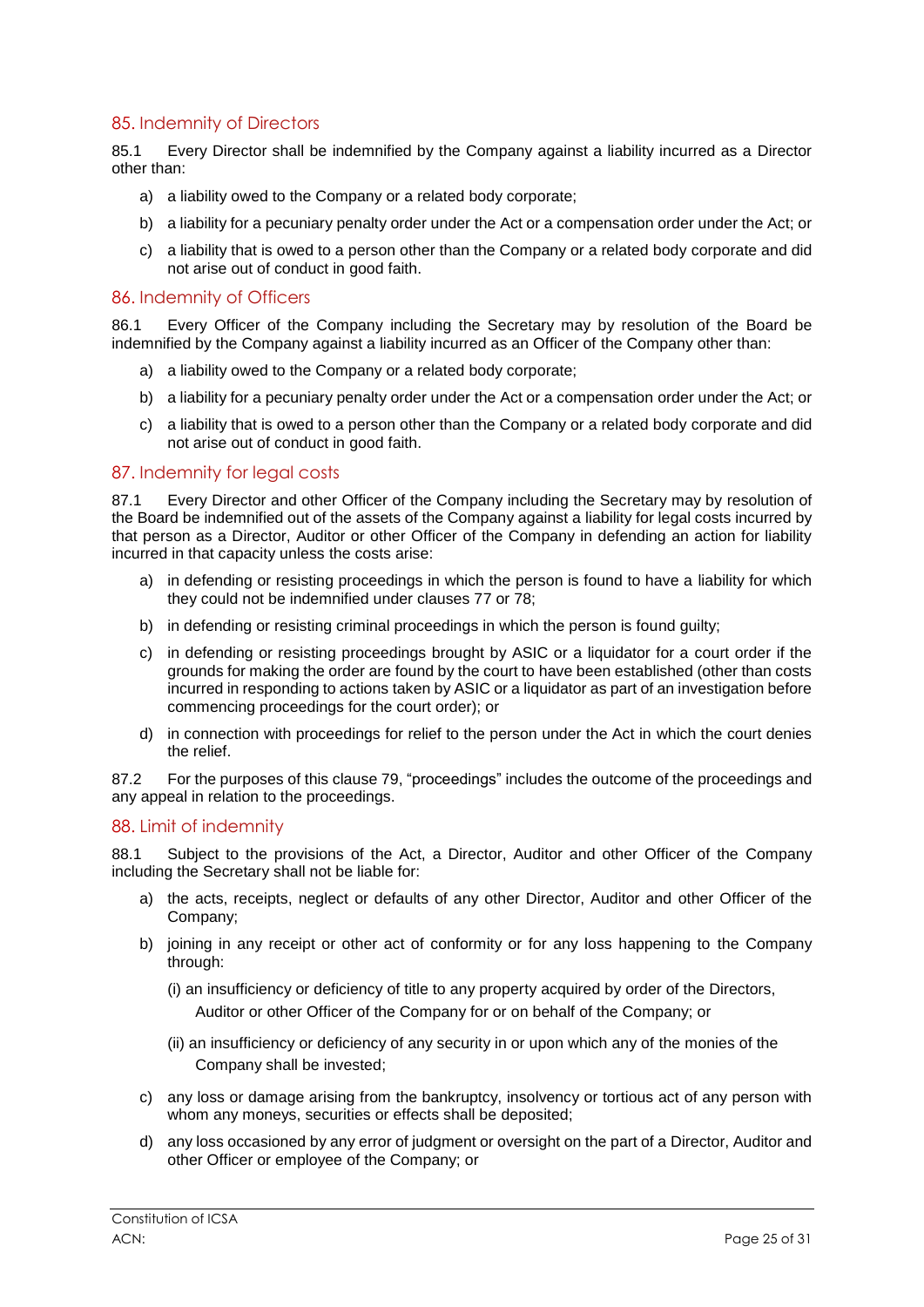e) any other loss, damage or misfortune which occurs in the execution of the duties of the office of Director, Auditor or other Officer of the Company, unless the liability was incurred against the Company or through the dishonesty of the Director, Auditor or other Officer of the Company.

#### <span id="page-25-0"></span>89. Payment of insurance premiums

89.1 The Company may by resolution of the Board pay, or agree to pay, either directly or indirectly through one or more interposed entities, a premium in respect of a contract insuring a person who is or has been a Director, Auditor or other Officer of the Company including the Secretary against:

- a) a liability for legal costs; and
- b) any other liability except a liability incurred by the person as such a Director, Auditor or other Officer and arising out of conduct involving:
	- (i) conduct involving a wilful breach of duty in relation to the Company; or
	- (ii) a contravention of the Act.

### <span id="page-25-1"></span>ADMINISTRATION

#### <span id="page-25-2"></span>90. Amendment of Rules

- 90.1 These rules may be amended by
	- a) a resolution passed by a two-thirds majority of shareholders present at any Annual General Meeting at which notice of the proposed amendment shall have been given or
	- b) at a Special General Meeting convened for such purpose.

#### <span id="page-25-3"></span>91. Change of name, objects and constitution

An application to the Director-General for registration of a change in the Company's name, objects or constitution in accordance with section 10 of the Act is to be made by the public officer or a committee member.

#### <span id="page-25-4"></span>92. Notices

92.1 Any notice required to be given under this Constitution or any rule or regulation of the Company must be:

- a) in writing; and
- b) given to the recipient:

(i) personally;

- (ii) (if a Member) by sending it by post to the address for the Member in the Register of Members or the alternative address (if any) nominated by the Member, and otherwise to the recipient's last known place of residence or business; or
- (iii) by sending it or notification of its availability to the fax number or electronic address (if any) nominated by the recipient.

92.2 The non-receipt of a notice of meeting of Members shall not invalidate any meeting of Members held pursuant to such notice.

92.3 Members who have no place of address in Australia registered with the Company shall notify the Company of an alternative address in Australia for the purposes of this clause.

- 92.4 Any notice sent by:
	- a) post is taken to be given on the next business day after it is posted (if to an address within Australia) or seven business days after it is posted (if to an address outside Australia); and
	- b) fax or electronic message is taken to be given on the same day if it is transmitted on a business day by 5:00pm AEST and otherwise on the next business day.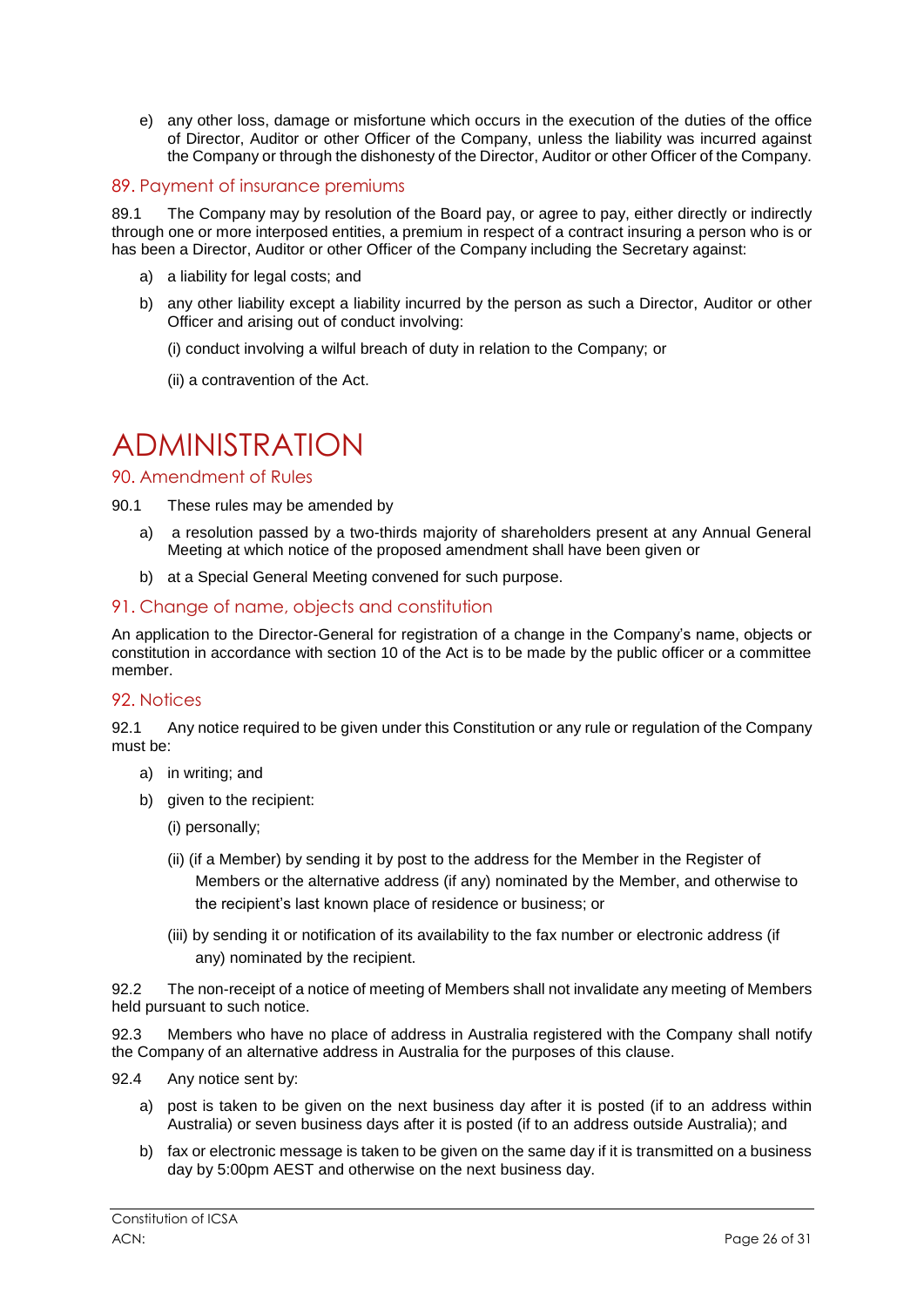92.5 Unless it is otherwise provided, a given number of days' notice or notice extending over any period includes the day of service but does not include the day on which such notice is to expire. Where at least (or not less than) a given period is prescribed, then both the day of service and the day on which the period expires are excluded.

92.6 Subject to the Act, the signature to any notice given by the Company may be written, printed or typed.

#### <span id="page-26-0"></span>93. Internal Disputes

93.1 The Board shall ensure that a mechanism is established for resolving internal disputes within its membership, This should logically include:

- i. a process to bring the parties together to resolve the dispute at an early stage;
- ii. the appointment of an independent person to negotiate in the dispute;
- iii. a process to ensure that all parties receive a full and fair opportunity of presenting their case;
- iv. where the dispute cannot be resolved internally, to refer the matter to a mediator either through a Community Justice Centre which functions as "a centre for dispute settlement" for mediation under the [Community Justice Centres Act 1983](http://www.legislation.nsw.gov.au/xref/inforce/?xref=Type%3Dact%20AND%20Year%3D1983%20AND%20no%3D127&nohits=y) or by an independent accredited mediator.
- v. If a dispute is not resolved by mediation within 3 months of the referral to a Mediation, the dispute is to be referred to arbitration. The *[Commercial Arbitration Act 1984](http://www.legislation.nsw.gov.au/xref/inforce/?xref=Type%3Dact%20AND%20Year%3D1984%20AND%20no%3D160&nohits=y)* applies to any such dispute referred to arbitration.

#### <span id="page-26-1"></span>94. Complaints

94.1 The Board shall ensure that a mechanism is established that will properly and effectively deal with complaints made by members of the public and grievances from employees, that any member:

- a) has refused or neglected to comply with a provision(s) of this constitution, or
- b) has willfully acted in a manner prejudicial to the interests of The Company.

94.2 The Board may refuse to deal with a complaint if it considers the complaint to be trivial or vexatious in nature.

94.3 If the Board decides to deal with the complaint, the Board:

- a) must cause notice of the complaint to be served on the member concerned, and
- b) must give the member at least 14 days from the time the notice is served within which to make submissions to the Board in connection with the complaint, and
- c) must take into consideration any submissions made by the member in connection with the complaint.

#### <span id="page-26-2"></span>95. Disciplining of members

95.1 The Board may, by resolution, expel the member from the Company or suspend the member from membership and shareholder of the Company if, after considering the complaint and any submissions made in connection with the complaint, it is satisfied that the facts alleged in the complaint have been proved and the expulsion or suspension is warranted in the circumstances.

95.2 If the Board expels or suspends a member, the secretary must, within 7 days after the action is taken, cause written notice to be given to the member of the action taken, of the reasons given by the Board for having taken that action and of the member's right of appeal under clause 11.

95.3 The expulsion or suspension does not take effect:

- a) until the expiration of the period within which the member is entitled to appeal against the resolution concerned, or
- b) if within that period the member exercises the right of appeal, unless and until The Company confirms the resolution under clause 12, whichever is the later.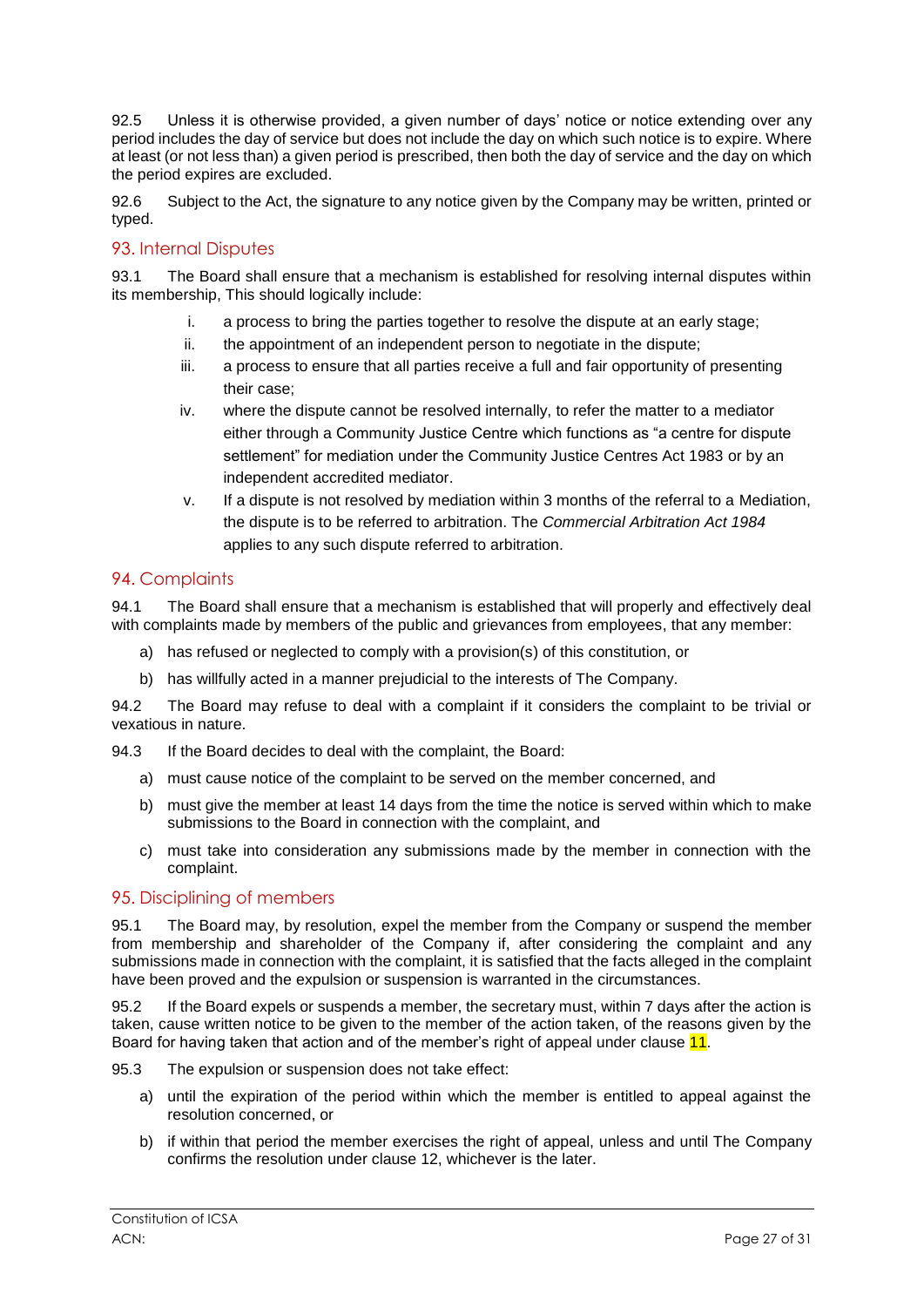#### <span id="page-27-0"></span>96. Right of appeal of disciplined member

96.1 A member may appeal to the Company in a general meeting against a resolution of the Board under clause 11, within seven (7) days after notice of the resolution is served on the member, by lodging with the secretary a notice to that effect.

96.2 The notice may, but need not, be accompanied by a statement of the grounds on which the member intends to rely for the purposes of the appeal.

96.3 On receipt of a notice from a member under clause 29 the secretary must notify the Board which is to convene a general meeting of The Company to be held within 28 days after the date on which the secretary received the notice.

96.4 At a general meeting of The Company convened under clause 27:

- a) no business other than the question of the appeal is to be transacted, and
- b) the committee and the member must be given the opportunity to state their respective cases orally or in writing, or both, and
- c) the members present are to vote by secret ballot on the question of whether the resolution should be confirmed or revoked.
- 96.5 The appeal is to be determined by a simple majority of votes cast by shareholders of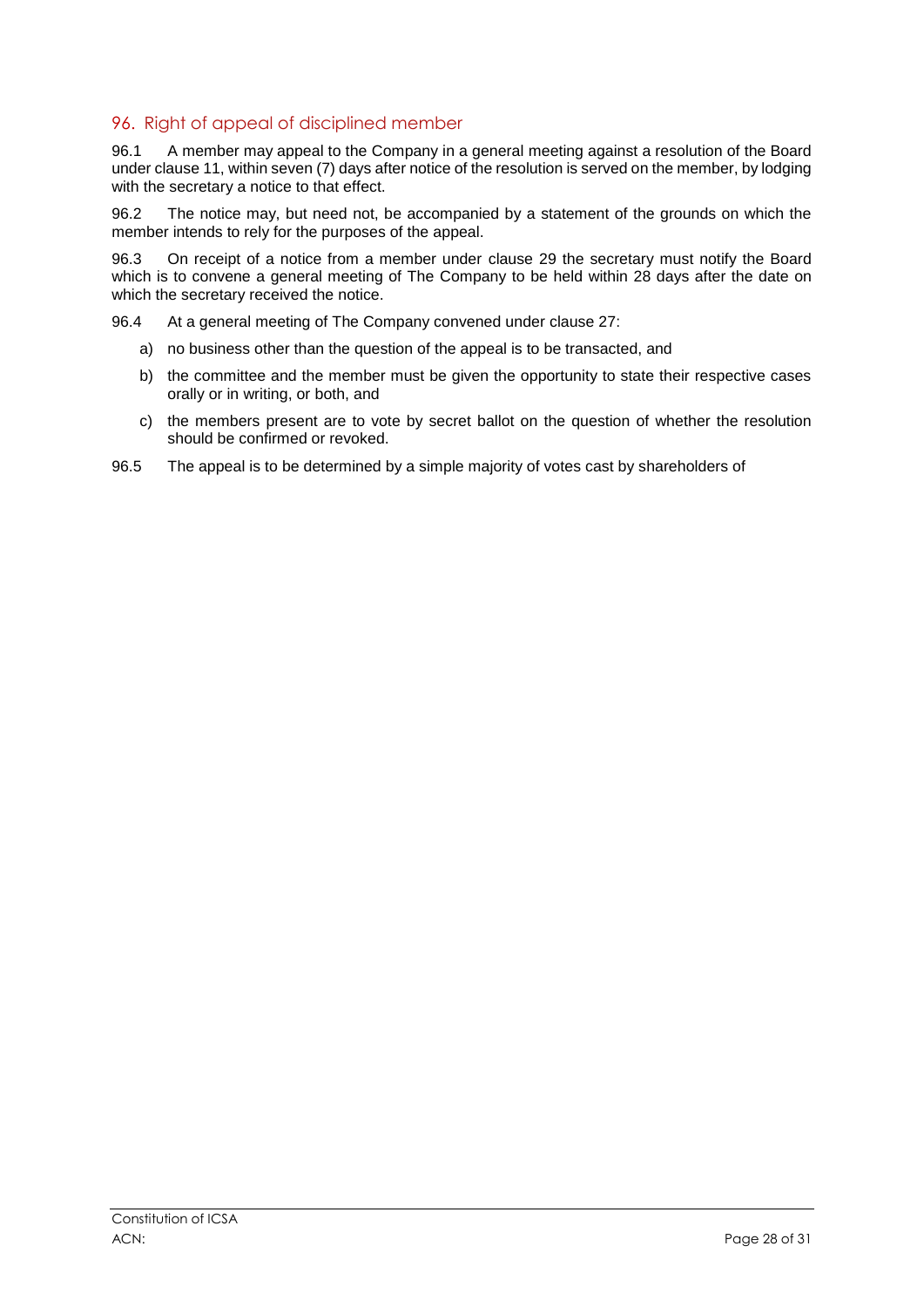# <span id="page-28-0"></span>DEFINITIONS & INTERPRETATION

#### <span id="page-28-1"></span>97. Definitions

96.1 In this Constitution, unless the context otherwise requires:

| <b>The Company</b>             | Indian (Sub-Cont) Crisis & Support Company.                                                                                                                                                 |
|--------------------------------|---------------------------------------------------------------------------------------------------------------------------------------------------------------------------------------------|
| [Indian] Sub-Cont              | The Indian Sub-Continent includes India, Pakistan, Sri Lanka,<br>Bangladesh, Nepal and Bhutan and any adjoining country which may<br>be included in the definition of Indian Sub-Continent. |
| <b>Target Community</b>        | The people from or with heritage from any of the Indian Sub-Continent<br>countries irrespective of their country of birth.                                                                  |
| Board                          | Board of Directors                                                                                                                                                                          |
| AGM                            | Annual General Meeting                                                                                                                                                                      |
| <b>Accounting Standards</b>    | has the meaning ascribed to it in the Act                                                                                                                                                   |
| Act                            | means the Corporations Act 2001 and where any provision of the Act is<br>referred to the reference is to such provision as amended, modified or<br>re-enacted from time to time             |
| <b>AEST</b>                    | means Australian Eastern Standard Time;                                                                                                                                                     |
| <b>Alternate Director</b>      | means a person appointed to this position pursuant to clause 43;                                                                                                                            |
| <b>ASIC</b>                    | means the Australian Securities and Investments Commission;                                                                                                                                 |
| <b>Auditor</b>                 | means the Auditor for the time being of the Company;                                                                                                                                        |
| Board                          | means the Board of Directors of the Company;                                                                                                                                                |
| <b>By-Law</b>                  | means any By-Law determined by the Board from time to time;                                                                                                                                 |
| Chair                          | means the chairwoman or chairman of the Board elected in accordance<br>with clause $50.1(a)$ ;                                                                                              |
| <b>Chief Executive Officer</b> | means the person (not being a Director) who is appointed by the<br>Board as the chief executive officer of the Company from time to time;                                                   |
| <b>Committee</b>               | means the committees described in clause 55 and such other<br>committees established by the Board from time to time;                                                                        |
| <b>Company</b>                 | means the company named in clause 1;                                                                                                                                                        |
| <b>Constitution</b>            | means this Constitution as amended from time to time;                                                                                                                                       |
| <b>Deputy Chair</b>            | means the Director elected in accordance with clause 50.1(b);                                                                                                                               |
| <b>Director</b>                | means a member of the Board;                                                                                                                                                                |
| <b>Financial Year</b>          | means the period of twelve Months commencing from 1 July and<br>ending on 30 June of that year;                                                                                             |
| Guarantee                      | means the maximum amount each Member agrees to pay to the<br>Company in accordance with clause 7;                                                                                           |
| <b>Industry</b>                | means the liquor industry in Australia;                                                                                                                                                     |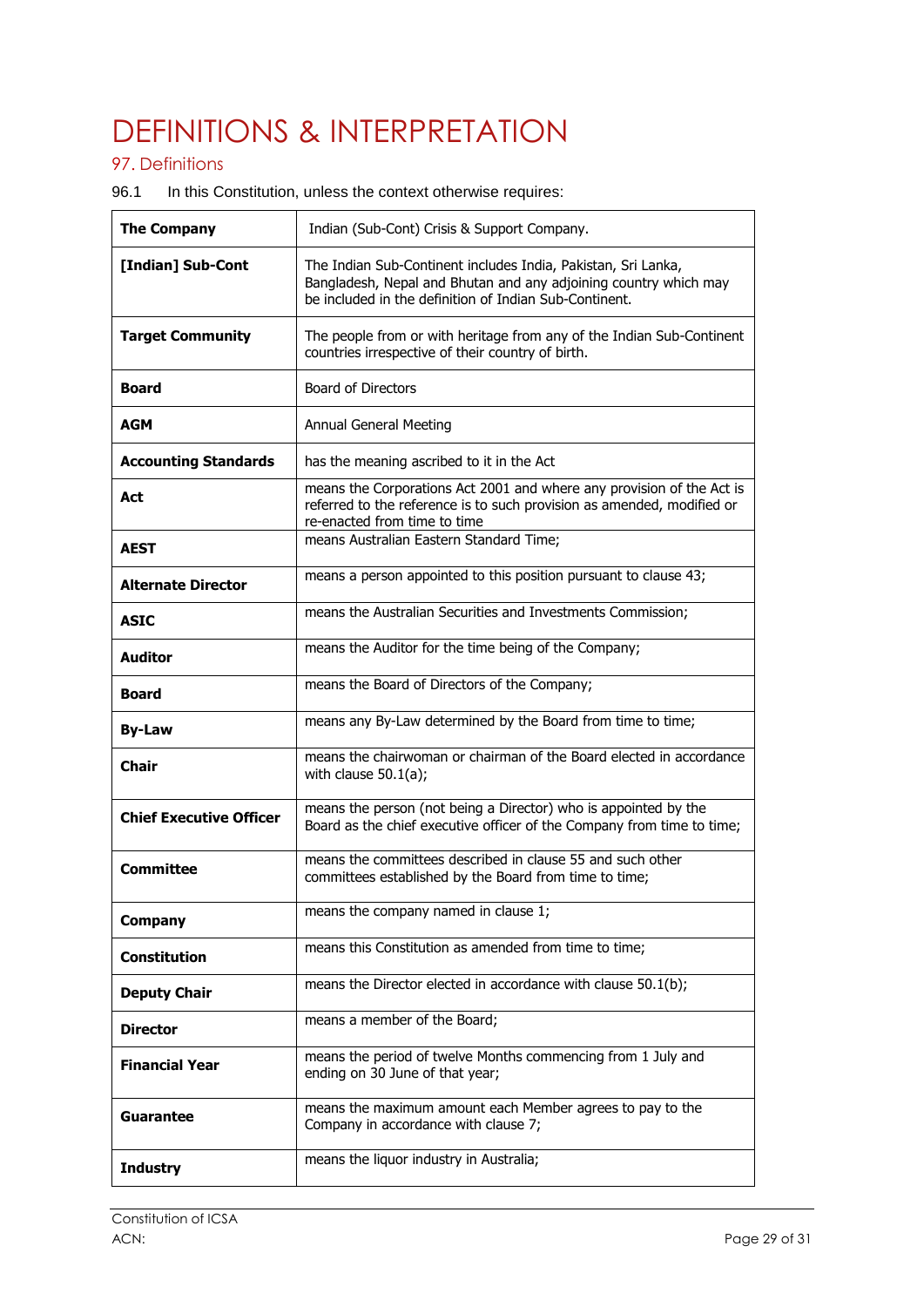| <b>Initial Directors</b>   | means a Director as defined in clause 38.2;                                                                                                                                                                                                                                                                                                                                                                                                                                                                                                                                                                                                                                                                                                                                                                                                                                                                                                                                                                                                                                                                                                                                                                                                                                                                                                                                                                                                                      |
|----------------------------|------------------------------------------------------------------------------------------------------------------------------------------------------------------------------------------------------------------------------------------------------------------------------------------------------------------------------------------------------------------------------------------------------------------------------------------------------------------------------------------------------------------------------------------------------------------------------------------------------------------------------------------------------------------------------------------------------------------------------------------------------------------------------------------------------------------------------------------------------------------------------------------------------------------------------------------------------------------------------------------------------------------------------------------------------------------------------------------------------------------------------------------------------------------------------------------------------------------------------------------------------------------------------------------------------------------------------------------------------------------------------------------------------------------------------------------------------------------|
| <b>Initial Member(s)</b>   | means a Member as defined in clause 14.4;                                                                                                                                                                                                                                                                                                                                                                                                                                                                                                                                                                                                                                                                                                                                                                                                                                                                                                                                                                                                                                                                                                                                                                                                                                                                                                                                                                                                                        |
| <b>Insolvency Event</b>    | means:<br>(a) a Member is or becomes:<br>(i) an externally-administered body corporate;<br>(ii) subject to control by a Controller; or<br>(iii) an insolvent company under administration, as those terms are<br>defined in the Act;<br>(b) a resolution is passed or a court order made or analogous<br>proceedings are<br>taken for the winding up of the Member other than for the purposes of<br>solvent amalgamation or reconstruction;<br>(c) the Member, being a natural person, dies, commits an act of<br>bankruptcy or is declared bankrupt or insolvent or the Member's estate<br>otherwise becomes liable to be dealt with under any law relating to<br>bankruptcy or insolvency or becomes incapable of managing the<br>Member's own affairs by reason of any medical or mental condition;<br>(d) the Member, being a partnership, is dissolved or threatens or<br>resolves or is in jeopardy of dissolving;<br>(e) the Member ceases or threatens to cease conducting business in<br>the normal manner;<br>(f) the Member has received a deregistration notice or applied for<br>deregistration;<br>(g) the Member has been issued with a writ of execution; or<br>(h) the Member files a voluntary petition in bankruptcy, a petition<br>seeking any re-organisation, arrangement, composition or similar relief<br>under any law regarding insolvency or relief for debtors or makes an<br>assignment for the benefit of the Member's creditors; |
| <b>ICSA Code of Ethics</b> | means the Code of Ethics as determined by the Board from time to<br>time;<br>means a person admitted as a member of the Company in accordance                                                                                                                                                                                                                                                                                                                                                                                                                                                                                                                                                                                                                                                                                                                                                                                                                                                                                                                                                                                                                                                                                                                                                                                                                                                                                                                    |
| <b>Member</b>              | with this Constitution;                                                                                                                                                                                                                                                                                                                                                                                                                                                                                                                                                                                                                                                                                                                                                                                                                                                                                                                                                                                                                                                                                                                                                                                                                                                                                                                                                                                                                                          |
| <b>Month</b>               | means calendar month;                                                                                                                                                                                                                                                                                                                                                                                                                                                                                                                                                                                                                                                                                                                                                                                                                                                                                                                                                                                                                                                                                                                                                                                                                                                                                                                                                                                                                                            |
| <b>Officer</b>             | means an Officer of the Company as defined in the Act;                                                                                                                                                                                                                                                                                                                                                                                                                                                                                                                                                                                                                                                                                                                                                                                                                                                                                                                                                                                                                                                                                                                                                                                                                                                                                                                                                                                                           |
| <b>Ordinary Resolution</b> | means any resolution passed by a simple majority of persons entitled<br>to vote;                                                                                                                                                                                                                                                                                                                                                                                                                                                                                                                                                                                                                                                                                                                                                                                                                                                                                                                                                                                                                                                                                                                                                                                                                                                                                                                                                                                 |
| <b>Outstanding Monies</b>  | means any monies owing to the Company for a sum in excess of one<br>thousand dollars (\$1,000) and for a period of more than ninety (90)<br>days;                                                                                                                                                                                                                                                                                                                                                                                                                                                                                                                                                                                                                                                                                                                                                                                                                                                                                                                                                                                                                                                                                                                                                                                                                                                                                                                |
| <b>Register of Members</b> | means the Register of Members to be kept as required under the Act;                                                                                                                                                                                                                                                                                                                                                                                                                                                                                                                                                                                                                                                                                                                                                                                                                                                                                                                                                                                                                                                                                                                                                                                                                                                                                                                                                                                              |
| <b>Registered Office</b>   | means the registered office for the time being of the Company;                                                                                                                                                                                                                                                                                                                                                                                                                                                                                                                                                                                                                                                                                                                                                                                                                                                                                                                                                                                                                                                                                                                                                                                                                                                                                                                                                                                                   |
| <b>Replaceable Rules</b>   | means the Replaceable Rules contained in the Act;                                                                                                                                                                                                                                                                                                                                                                                                                                                                                                                                                                                                                                                                                                                                                                                                                                                                                                                                                                                                                                                                                                                                                                                                                                                                                                                                                                                                                |
| <b>Schedule</b>            | means a schedule to this Constitution;                                                                                                                                                                                                                                                                                                                                                                                                                                                                                                                                                                                                                                                                                                                                                                                                                                                                                                                                                                                                                                                                                                                                                                                                                                                                                                                                                                                                                           |
| <b>Secretary</b>           | means any person appointed in accordance with this Constitution and<br>the Act as a Secretary of the Company and includes an Honorary,<br>assistant or acting Secretary or any substitute for the time being for<br>the Secretary;                                                                                                                                                                                                                                                                                                                                                                                                                                                                                                                                                                                                                                                                                                                                                                                                                                                                                                                                                                                                                                                                                                                                                                                                                               |
| <b>Special Resolution</b>  | means a resolution of which notice as set out in the Act has been given<br>and has been passed by at least 75% of the votes cast by Members<br>entitled to vote on the resolution;                                                                                                                                                                                                                                                                                                                                                                                                                                                                                                                                                                                                                                                                                                                                                                                                                                                                                                                                                                                                                                                                                                                                                                                                                                                                               |
| <b>Subscription</b>        | means the membership application fees, annual subscriptions and<br>other membership levies payable by a Member, a class of Members or                                                                                                                                                                                                                                                                                                                                                                                                                                                                                                                                                                                                                                                                                                                                                                                                                                                                                                                                                                                                                                                                                                                                                                                                                                                                                                                            |